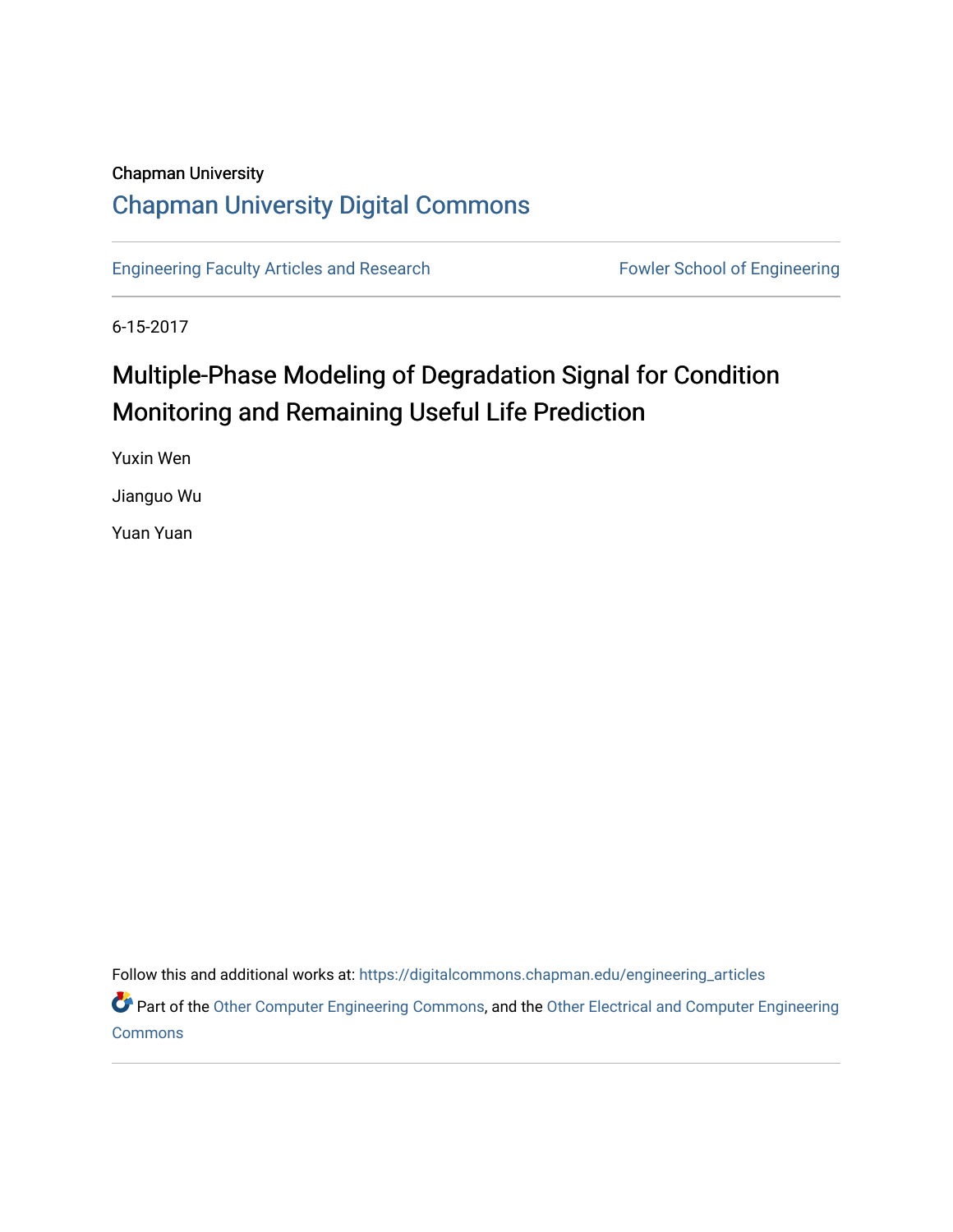## Multiple-Phase Modeling of Degradation Signal for Condition Monitoring and Remaining Useful Life Prediction

## **Comments**

This is a pre-copy-editing, author-produced PDF of an article accepted for publication in IEEE Transactions on Reliability, volume 66, issue 3, in 2017 following peer review. The definitive publisher-authenticated version is available online at <https://doi.org/10.1109/TR.2017.2710319>.

## Copyright

© 2017 IEEE. Personal use of this material is permitted. Permission from IEEE must be obtained for all other uses, in any current or future media, including reprinting/republishing this material for advertising or promotional purposes, creating new collective works, for resale or redistribution to servers or lists, or reuse of any copyrighted component of this work in other works.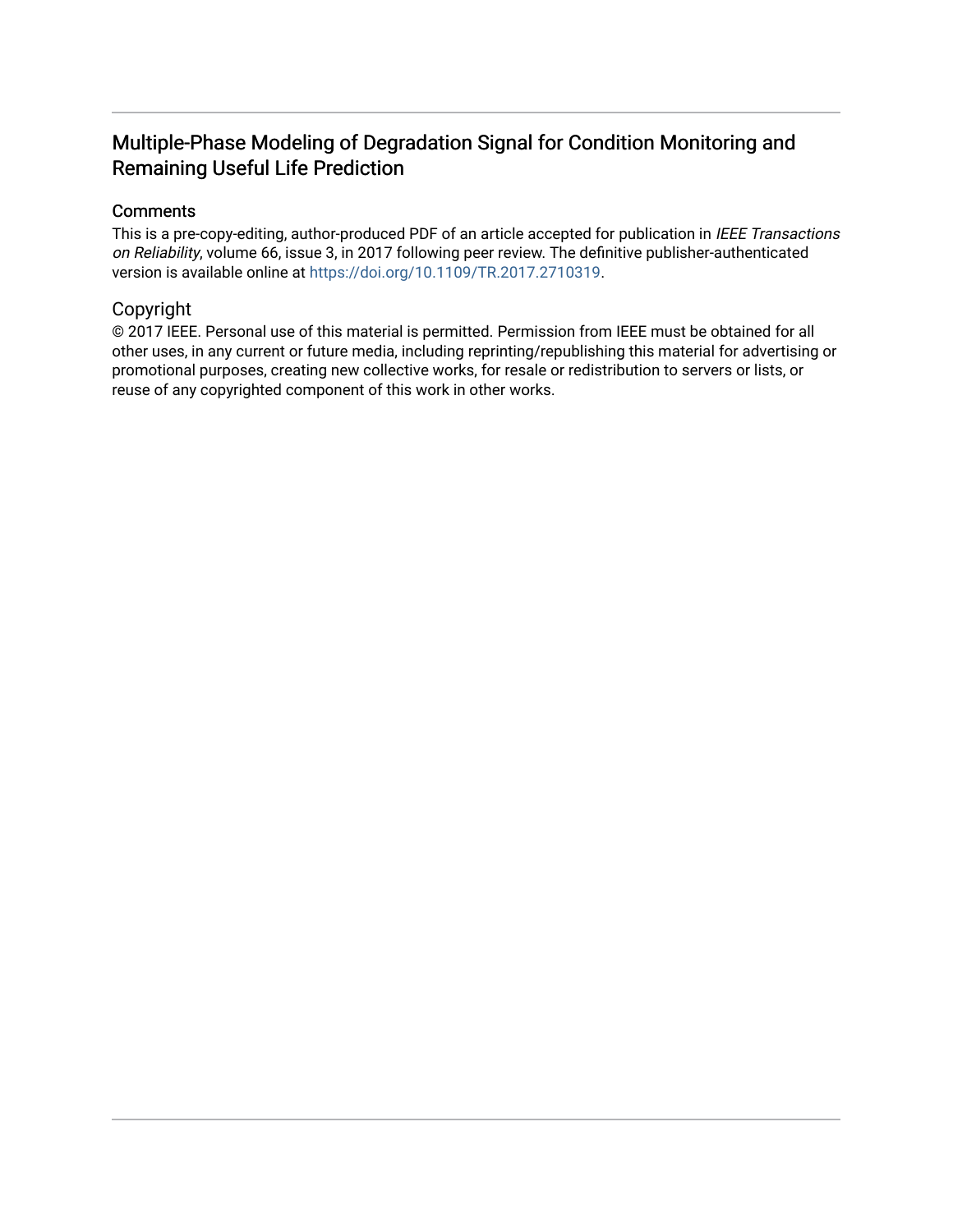# Multiple Phase Modeling of Degradation Signal for Condition Monitoring and Remaining Useful Life Prediction

Yuxin Wen, Jianguo Wu, Yuan Yuan

*Abstract***—Remaining useful life prediction plays an important role in ensuring the safety, availability and efficiency of various engineering systems. In this paper, we propose a flexible Bayesian multiple phase modeling approach to characterize degradation signals for prognosis. The priors are specified with a novel stochastic process and the multiple phase model is formulated to a novel state-space model to facilitate online monitoring and prediction. A particle filtering algorithm with stratified sampling and partial Gibbs resample-move strategy is developed for online model updating and residual life prediction. The advantages of the proposed method are demonstrated through extensive numerical studies and real case studies.** 

*Index Terms***—Condition monitoring, remaining useful life prediction, multiple change-point model, particle filters, prognostics and health management**

#### ABBREVIATIONS AND ACRONYMS

| RUL         | Remaining useful life                   |
|-------------|-----------------------------------------|
| <b>CM</b>   | Condition monitoring                    |
| <b>BIC</b>  | Bayesian information criterion          |
| i.i.d.      | Independent and identically distributed |
| <b>MLE</b>  | Maximum likelihood estimate             |
| РF          | Particle filtering                      |
| <b>SIS</b>  | Sequential importance sampling          |
| <b>SPF</b>  | Stratified particle filtering           |
| <b>RMSD</b> | Root mean square deviation              |
|             |                                         |

#### **NOTATION**

| $k_i$ | Number of change-points for unit $i$ |  |  |  |
|-------|--------------------------------------|--|--|--|
|       |                                      |  |  |  |

- $Y_i$  Vector of observations for unit i
- $T_i$  Number of observations for unit i
- $c_{ik_i}$  Location of the  $k_i$ -th change-point for unit i
- $a_{ik}$  Intercept of the *k*-th line segment for unit *i* Slope of the *k*-th line segment for unit *i*
- Slope of the *k*-th line segment for unit

*Corresponding author*: Jianguo Wu

Y. Wen is with the Department of Electrical and Computer Engineering (ECE), University of Texas at El Paso, Texas 79968, USA (e-mail: ywen@miners.utep.edu)

J. Wu is with the Department of Industrial, Manufacturing and Systems Engineering, and ECE Department (affiliated), University of Texas at El Paso, Texas 79968, USA (e-mail: jwu2@utep.edu ).

Y. Yuan is with the IBM Research, Singapore (e-mail: polarisyy@gmail.com )

| $\sigma_{ik}$                        | Standard deviation of the $k$ -th line segment for unit i    |
|--------------------------------------|--------------------------------------------------------------|
| $y_{1:t}$                            | Observations of a working unit by the current time           |
|                                      | index $t$                                                    |
| $x_{t}$                              | State vector at the current time t                           |
| $S_t$                                | Phase or stage index at time t                               |
| $\pi(\cdot)$                         | Prior distribution                                           |
| $\tau_t$                             | Latest change-point at time t                                |
| $\delta^{(s)}$                       | Duration of the s-th segment                                 |
| ψ                                    | Hyper-parameters of all priors                               |
| $\boldsymbol{\theta}^{(s)}$          | Model parameters of the s-th segment                         |
| $p_{t+1}(x_t)$                       | Prior transition probability of state vector $x_t$ at time   |
|                                      | $t+1$                                                        |
| $\beta^{(s)}$                        | Vector of coefficients including slope and intercept         |
| $\widehat{\boldsymbol{\beta}}^{(s)}$ | Estimated coefficients including slope and intercept         |
| $\hat{\sigma}^{2(s)}$                | Estimated measurement noise                                  |
| $\boldsymbol{\mu}_t^{(k,s)}$         | Mean of normal distribution of the s-th segment              |
| $\bar{\pmb{\Sigma}}_{t}^{(k,s)}$     | Covariance of normal distribution of the s-th segment        |
| $\alpha_1^{(k,s)}$                   | Shape parameter of inverse Gamma distribution of the         |
|                                      | s-th segment                                                 |
| $\alpha_2^{(k,s)}$                   | Scale parameter of inverse Gamma distribution of the         |
|                                      | s-th segment                                                 |
| $l_k$                                | Positive lower bound of the slope of the last phase for      |
|                                      | $k$ -change-point case                                       |
| $f(\cdot   \cdot)$                   | probability density<br>Prior<br>transition<br>function<br>οf |
|                                      | state-space model                                            |
| $g(\cdot   \cdot)$                   | Density function of the observation model                    |
| N                                    | Number of particles                                          |
| $W_t^{(i)}$                          | Normalized weight for each particle i                        |
| $W_t^{(g)}$                          | Group weight coefficient for each group $g$                  |
| $R_t$                                | Remaining useful life at the current time t                  |
| Г                                    | Failure threshold                                            |
| $\Phi(\cdot)$                        | distribution<br>Cumulative<br>function<br>of<br>Gaussian     |
|                                      | distribution                                                 |
|                                      |                                                              |
|                                      |                                                              |

#### I. INTRODUCTION

THE remaining useful life (RUL) refers to the time THE remaining useful life (RUL) refers to the time<br>remaining before a failure occurs at a particular time of operation [\[1\]](#page-15-0). RUL prediction plays a critical role in support of executing preventive actions [\[2\]](#page-15-1), replacement strategies [\[3\]](#page-15-2) and health management [\[4\]](#page-15-3), as well as maximizing manufactured products availability [\[5\]](#page-15-4). Condition monitoring (CM) signals, also referred as degradation signals, are often in situ collected during system operations. They are directly related to the health condition of the system and have been widely used for condition monitoring and RUL prediction in the past few decades [\[6\]](#page-15-5). According to Zio *et al*.[\[7\]](#page-15-6) and Dragomir *et al*.[\[8\]](#page-15-7),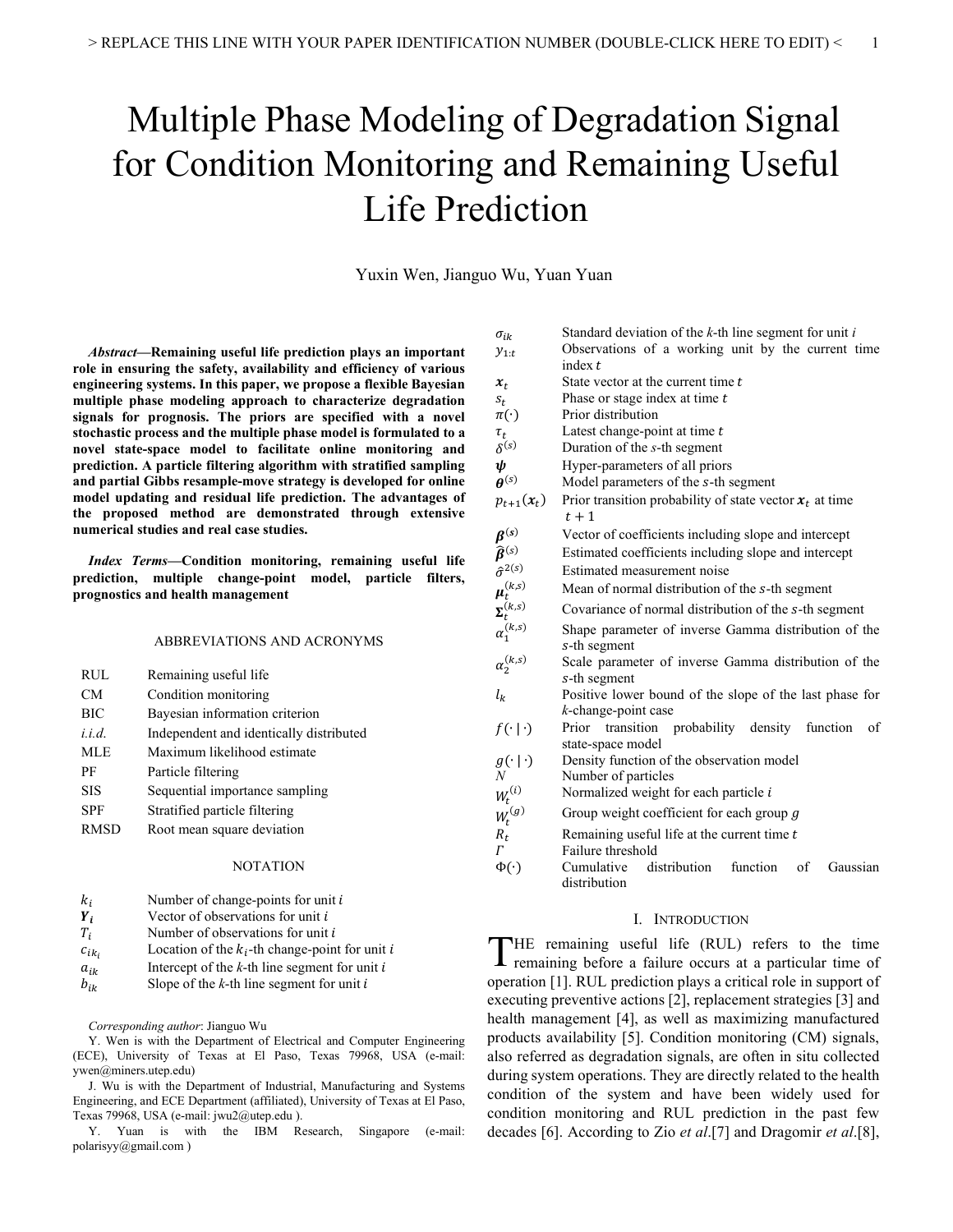the existing scientific literature on data-driven modeling and prediction can be classified into two categories, the statistical and artificial intelligence approaches. The statistical approaches include regression-based, Wiener process, and Markovian based models, while the artificial intelligence approaches include neural networks, decision tree, support vector machines, fuzzy system, etc. Due to the excellent statistical properties and interpretation characteristics, statistical-based methods have become more and more popular. A comprehensive review of statistical approaches can be found in Si *et al*. [\[9\]](#page-15-8).

The commonly applied statistical approach is to fit CM signals using parametric regression models to describe and predict how the currently available CM signal evolves [\[7\]](#page-15-6). In these methods, the functional forms of the models are often linear, polynomial, exponential, or combination of them [\[10\]](#page-15-9). However, these parametric models are often too rigid and not adequate or flexible enough to model the real CM signals in the whole time period. For example, Son *et al*.[\[11\]](#page-15-10) showed that the internal resistance degradation signal of vehicle batteries changes its functional form and evolves more rapidly after the system has degraded down to a certain level before failure occurs. Bae and Kvam [\[12\]](#page-15-11) also demonstrated that the degradation path of vacuum fluorescent displays is not monotonic, showing obviously two phases or even three phases. This phenomenon has also been observed in many other CM signals, such as fatigue-crack-growth data [\[13\]](#page-15-12), the thrust-force data of drill-bits [\[14\]](#page-15-13), and vibrational signals of rotational bearings [\[15\]](#page-15-14). Some researchers chose to delete early degradation measurements at the first stage, under the assumption that the failure will not occur at the early stage, and then apply the parametric models to the second phase data for better model fitting and prediction [\[16,](#page-15-15) [17\]](#page-15-16). However, the truncated measurements may contain valuable information about the degradation process or the prediction may need to be made at the early stage.

To avoid measurement truncation, some researchers proposed to add a change-point to divide CM signals into two phases and fit each phase with different models. Bae *et al*. [\[18\]](#page-15-17) found that the prediction accuracy can be improved substantially by the addition of a change-point for modeling incomplete burn-in data of light displays. Li and Nilkitsaranont [\[19\]](#page-15-18) employed a combination of a linear model in the first phase and a quadratic model in the second phase to estimate the remaining useful life of gas turbine engines, and used "compatibility check" to determine the transition point from one model to another. Gebraeel *et al.* [\[6\]](#page-15-5) developed an exponential (i.e., log-linear) degradation model with a pre-set location of a change-point to illustrate the updating process of rolling element bearings. Later Chen and Tsui [\[15\]](#page-15-14) revisited Gebraeel's work [\[6\]](#page-15-5), and applied a two-phase regression model with one change-point at unknown location to characterize both phases of the bearing degradation signals.

All these aforementioned methods assume a two-phase pattern on CM signals. In many situations, however, the degradation path may have three or even more phases during the whole life cycle. It would be difficult to select proper functional forms to characterize the degradation behavior with no change-point or only one change-point. To fill such gap, this paper endeavors to develop a multiple-phase modeling approach for condition monitoring and RUL prediction. Here it is necessary to discuss more about the term "phase". In the existing literature, the definition of "phase" can be classified into two categories: (1) it is commonly referred to as different operational conditions or states, such as the working state and storage state for missiles [\[20\]](#page-15-19), multiple consecutive phases of operations required to finish the service for phased-mission systems (PMS) [\[21\]](#page-15-20); (2) it is also frequently used to denote health conditions with different characteristics (e.g., normal working stage and irreversible degradation stage with defects occurred for bearings [\[6,](#page-15-5) [22\]](#page-15-21)), or different patterns shown on CM signals, which may not have specific physical meanings [\[11,](#page-15-10) [15\]](#page-15-14). In our approach, "multiple-phase" is more related to the second category, though it can be easily applied to the first case as long as the degradation signals exist multiple patterns. The main difference between our work and the existing multiple-phase approaches by Si *et al.* [\[20,](#page-15-19) [21\]](#page-15-20) lies in the motivation and methodologies. In Si *et al.*'s work, as mentioned earlier, the multiple phases are used to model different operational states or stages, e.g., take-off, ascent, cruise, approach and landing phases of the on-board systems for the aided-guide of aircraft. Therefore, in these methods, the number of phases are fixed, the phase index and the starting point of each phase before the current time can be exactly observed. However, in our work, the purpose is to provide a flexible multiple change-point based approach to model highly nonlinear degradation signals where the existing functional forms are inadequate or not applicable. Therefore, each phase may not have any physical meanings, the number of phases may not be fixed, and both the phase index and its starting time are random variables across all the life cycle and need to be estimated.

To characterize the population-level trend as well as the individual heterogeneity, mixed-effects or random-effects models are most commonly selected in off-line modeling of historic CM signals. When predicting the RUL of a new unit, the Bayesian approach is naturally selected for online model updating, prediction and uncertainty quantification, where the fitted parameters in the offline stage are used as priors [\[15\]](#page-15-14) . However, there are several challenges on how to effectively apply the multiple change-point model for condition monitoring and RUL prediction under the Bayesian framework. Due to significantly increased dimensionality and complexity, it is difficult to specify reasonable priors (e.g., phase durations or number of change-points, model parameters of each phase) in the offline modeling of historical CM signals. In addition, in the online model updating stage, the posterior distributions of model parameters need to be updated sequentially. However, the multiple change-point model is highly nonlinear and the conventional Kalman filtering techniques [\[23\]](#page-15-22), which are commonly used for linear models, are not applicable. Besides, the RUL prediction given the posterior of the current model parameters is still very challenging due to the uncertainty of future change-points and model parameters. To address these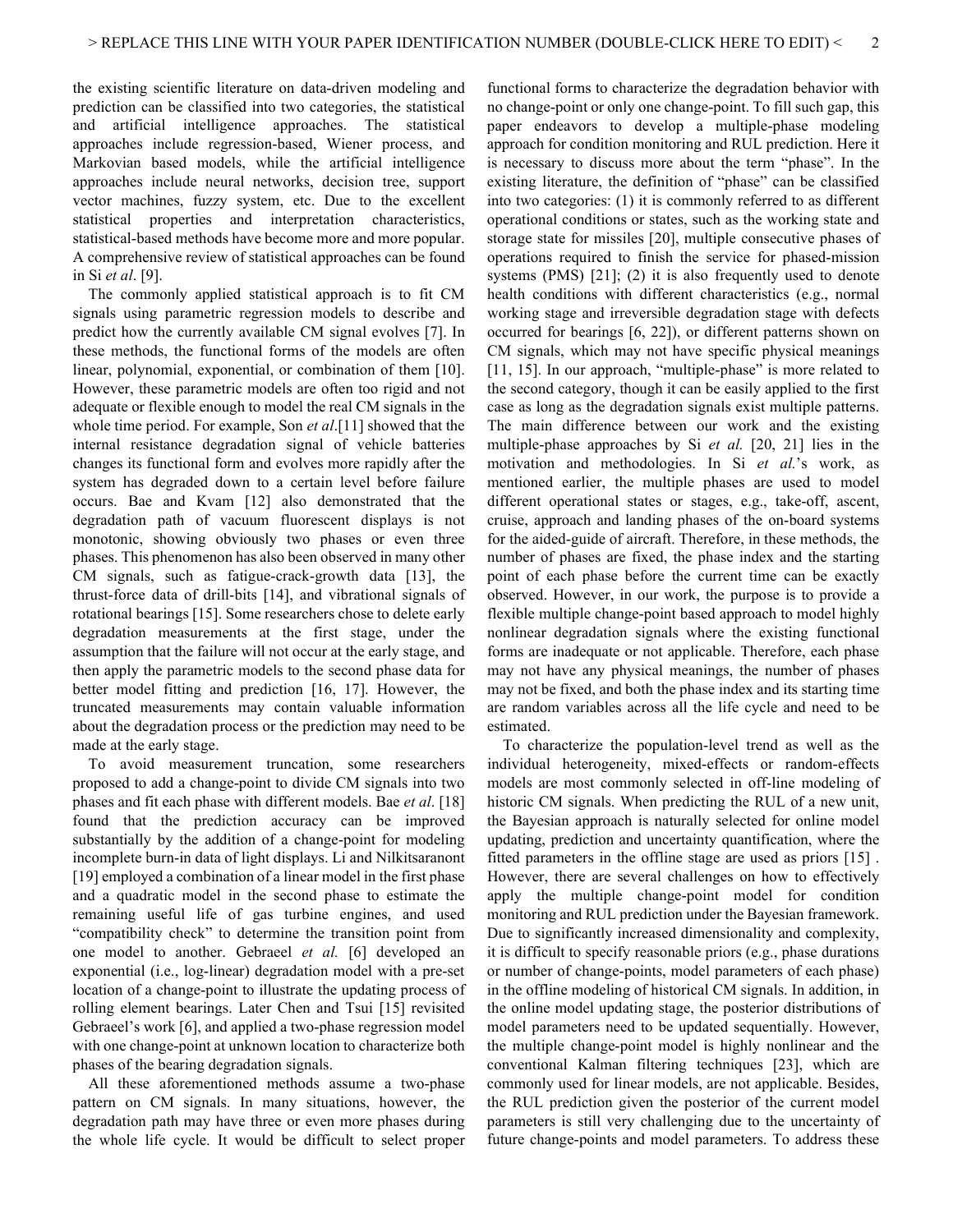challenges, we propose a series of approaches in both off-line modeling and online model updating and RUL prediction. In the off-line modeling, a novel stochastic process is proposed to specify and estimate priors in the off-line modeling. In the online stage, the multiple change-point model is formulated as a non-standard state-space model and a novel stratified particle filtering algorithm is developed for online model updating and RUL prediction. The contribution of this paper lies in the following three-fold: (1) we innovatively apply the multiple change-point model to degradation signals to improve modeling and prognostics, which is fundamentally different from the existing multiple-phase modeling approaches in terms of motivation, methodology and applications; (2) a full Bayesian framework is proposed for the multiple change-point model through a novel stochastic process; and (3) an efficient stratified particle filtering algorithm with partial Gibbs sampling strategy is developed for model updating and RUL prediction.

The rest of the paper is organized as follows. In Section 2, a multiple change-point model for the CM signals is presented. The prior parameters specification and state-space representation for the multiple change-point model are given in Section 3. Section 4 presents the technical details on how to sequentially update the posterior distributions of the phase index, latest change-point, and model parameters of the current phase, and how to predict the RUL using the particle filtering algorithm. Section 5 demonstrates the effectiveness and accuracy of the proposed method through numerical and case studies. The conclusion and discussion are given in Section 6.

#### II. MULTIPLE CHANGE-POINT MODEL FOR DEGRADATION SIGNAL

In this paper, a piece-wise linear functional form is proposed to model CM signals. The piecewise linear model with a proper number of change-points at proper locations is flexible enough to capture the non-linear and multiple-phase characteristics of various kinds of degradation signals in application. It could avoid the nontrivial selection of appropriate functional forms to model the CM signals. Besides, it makes more sense physically to define it as a phase when CM signal is degrading with a constant rate.



<span id="page-4-0"></span>Figure 1. Piecewise linear model for bearing signal: (a) one change-point; (b) two change-points.

Here we use the bearing vibration signals [\[6,](#page-15-5) [15\]](#page-15-14) to demonstrate the superiority of the proposed method. As shown in [Figure 1](#page-4-0) (a), the second phase of the bearing data is poorly fitted if only one change-point is introduced. It can be seen that there are two abrupt changes on this bearing CM signal before it hits the pre-specified failure threshold. From [Figure 1](#page-4-0) (b) we can clearly see that a three-phase model is much more accurate. Note that the model accuracy may significantly influence the accuracy of the RUL prediction. For example, if only one change-point is adopted, then at a certain time between 400 and 500, the fitted line of the second phase would be very flat, which will cause the predicted RUL to be significantly larger than the actual value.

In some applications, all units may have the same degrading behavior, i.e., they will experience the same number of degrading phases before failure. However, it is also common in practice that the units are heterogeneous, and the number of change-points required across all units could be different. Therefore, we assume the number of phases is random to make our model more flexible. Denote  $k_i$  as the number of change-points for unit *i* with  $T_i$  observations  $Y_i =$  $\{y_{i1}, y_{i1}, \ldots, y_{iT_i}\}$ . The change-points are denoted as  $c_{i1}, c_{i2}, \cdots, c_{ik_i}$  which satisfy  $c_{i0} = 0 < c_{i1} < c_{i2} < \cdots <$  $c_{ik_j} < c_{ik_j+1} = T_i$ . As there are  $k_i$  change-points, there are in total  $k_i + 1$  line segments. Mathematically, the piece-wise linear model can be expressed as

$$
y_{ij} = \begin{cases} a_{i1} + b_{i1}t_{ij} + \sigma_{i1}\varepsilon_{ij}, & 0 < t_{ij} \le c_{i1} \\ a_{i2} + b_{i2}t_{ij} + \sigma_{i2}\varepsilon_{ij}, & c_{i1} < t_{ij} \le c_{i2} \\ \dots \\ a_{ik_i} + b_{ik_i}t_{ij} + \sigma_{ik_i}\varepsilon_{ij}, & c_{ik_i-1} < t_{ij} \le c_{ik_i} \\ a_{ik_i+1} + b_{ik_i+1}t_{ij} + \sigma_{ik_i+1}\varepsilon_{ij}, & c_{ik_i} < t_{ij} \le T_i \end{cases} (1)
$$

where  $\varepsilon_{ij}$  follows *i.i.d.* standard normal distribution,  $a_{ik}$ ,  $b_{ik}$ and  $\sigma_{ik}$  are the intercept, slope and standard deviation of the *k*-th line segment, respectively. Without loss of generality, we assume that all the sampling intervals equal to 1 for all units, i.e.,  $t_{ij} = j$  for the sake of simplicity.

Bayesian approach is commonly employed to integrate historical data with newly observed CM signal of a working unit for sequential model updating and RUL prediction. The historical data provide prior information on the number of change-points, locations of change-points, and possible values of model parameters of each line segment. Based on the prior information and observed CM signal of a working unit up to the current time, the posterior distribution of the model parameters of the current line segment and future observations can be updated. Denote  $y_{1:t}$  as the observations of a working unit by the current time index t, and denote  $x_t = (a_t, b_t, \sigma_t^2, \tau_t, s_t, k)$ where  $a_t$ ,  $b_t$ ,  $\sigma_t^2$  are the parameters of the current line segment,  $\tau_t$  is the latest change-point, i.e., the starting time of the current line segment,  $s_t$  is the phase or stage index, and  $k$  is the total number of phases in the whole life cycle. In the model updating, the posterior of the current line segment can be expressed as

$$
P(\mathbf{x}_t|\mathbf{y}_{1:t}) \propto \pi(\mathbf{x}_t) P(\mathbf{y}_{1:t}|\mathbf{x}_t)
$$
 (2)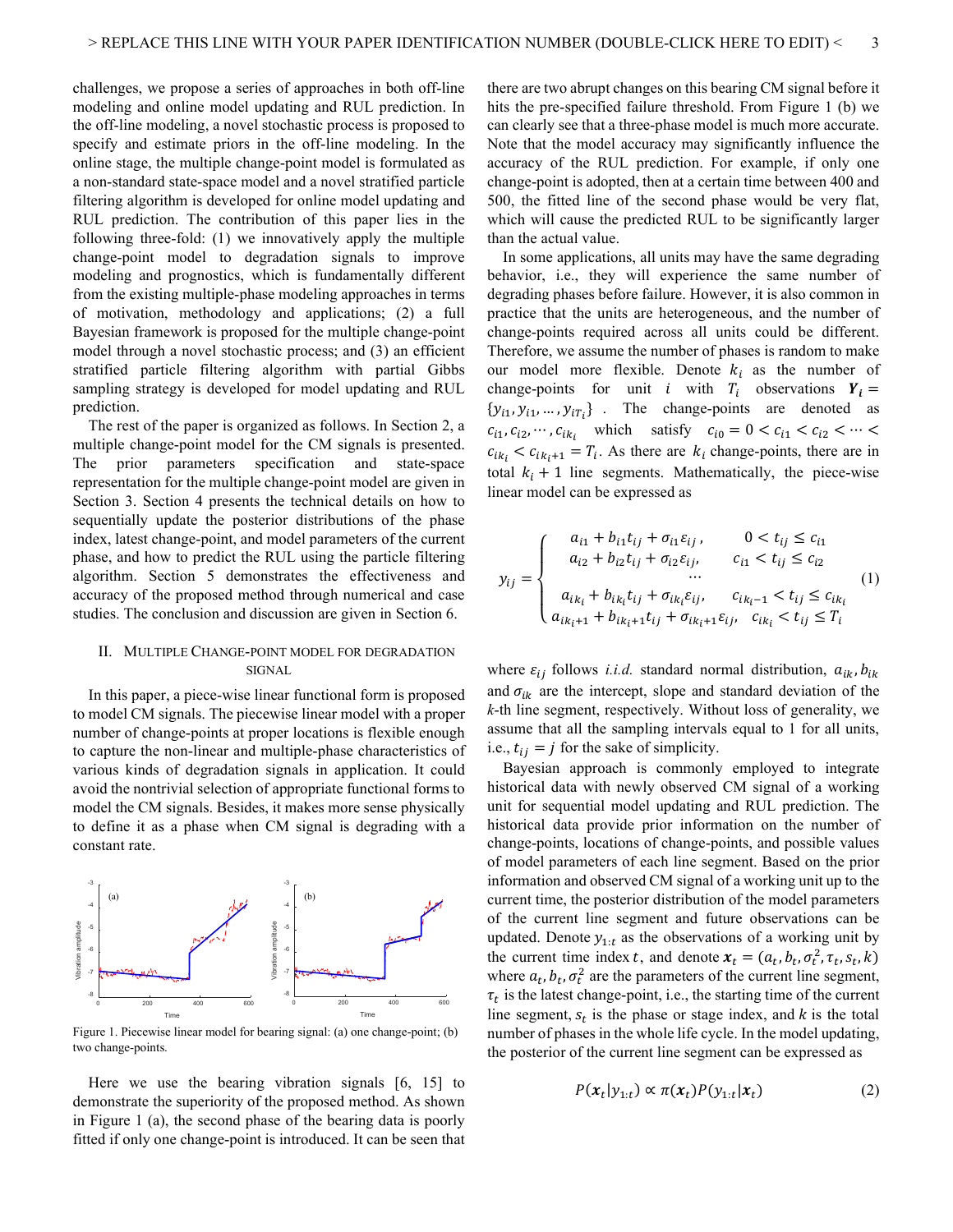where  $\pi(\cdot)$  is the prior distribution obtained in the offline modeling of historical data. To predict the RUL, the posterior distribution of the future degradations  $y_{t^*}$ ,  $\forall t^* > t$  needs to be calculated based on the updated model

$$
P(y_{t^*}|y_{1:t}) = \sum_{k,s_t,\tau_t} \int P(y_{t^*}|\mathbf{x}_t) P(\mathbf{x}_t|y_{1:t}) d(a_t, b_t, \sigma_t^2)
$$
 (3)

where

$$
P(y_{t^*}|\mathbf{x}_t) = \sum_{s_{t^*}, \tau_{t^*}} \int P(y_{t^*}|\mathbf{x}_{t^*}) \pi(\mathbf{x}_{t^*}|\mathbf{x}_t) d(a_{t^*}, b_{t^*}, \sigma_{t^*}^2) \tag{4}
$$

Although the above three equations have simple formulation, they are generally intractable due to high dimensionality and high nonlinearity caused by the unknown change-points. To address this challenge, we reformulate the multiple change-point model to a nonstandard state-space model and use particle filtering techniques to approximate these posteriors. Section 3 will introduce the specification and calculation of priors based on the historical data, and the state-space representation of the multiple change-point model. Section 4 will give the technical details of the developed particle filtering algorithm.

#### III. PRIOR SPECIFICATION AND STATE-SPACE **REPRESENTATION**

Denote a multiple change-point model as  $M =$  $(k, \{\delta^{(s)}\}_{s=1}^{n+1})$  $\left\{\boldsymbol{\theta}^{(s)}\right\}_{s=1}^{k+1}$  $\begin{pmatrix} k+1 \\ s=1 \end{pmatrix}$  where k is the number of change-points,  $\delta^{(s)}$  is the duration of the *s*-th segment, i.e., $\delta^{(s)} = c_s - c_{s-1}$ , and  $\theta^{(s)}$  is the model parameters of the s-th segment, e.g.,  $\boldsymbol{\theta}^{(s)} = (a^{(s)}, b^{(s)}, \sigma^{2(s)})$  in this paper. In the Bayesian formulation of multiple change-point models with a *fixed* number of observations, the priors for the number of change-point k, the segment durations  $\{\delta^{(s)}, s = 1, ..., k + 1\}$ and the segment parameters  $\{\boldsymbol{\theta}^{(s)}, s = 1, ..., k + 1\}$  can be specified easily. For the change-points, a joint prior could be placed, i.e.,  $\pi\left(k, \{\delta^{(s)}\}_{s=1}^{n} \right)$  $\binom{k+1}{s-1} = \pi(k)\pi\left(\left\{\delta^{(s)}\right\}_{s=1}^{k+1}\right)$  $\binom{k+1}{s=1}k$ . More commonly, a marked renewal process could be assumed to simultaneously model the priors for the number of change-points and their occurrence intervals or equivalently their locations [\[24\]](#page-15-23). For example, a Poisson process could be used to model the occurrence of change-points, where the successive intervals  $\delta^{(s)}$  follow an *i.i.d.* exponential distribution, and the last interval satisfies  $\delta^{(k+1)} \geq T - c_k$ . In such case, the prior density can be derived as

$$
\pi\left(k, \{\delta^{(s)}\}_{s=1}^{k+1}\right) = \left[\prod_{s=1}^{k} f(\delta^{(s)}|\lambda)\right] P(\delta^{(k+1)} \ge T - c_k)
$$

$$
= \lambda^k \exp(-\lambda T)
$$

where  $f(\cdot|\lambda)$  is the probability density function of an exponential distribution,  $\lambda$  is the Poisson rate and T is the total number of observations. In a Bernoulli process, each time step has the probability  $p$  to be a change-point and the interval times follow an *i.i.d.* geometric distribution [\[25-27\]](#page-15-24). The joint density is simply

$$
\pi\left(k, \left\{\delta^{(s)}\right\}_{s=1}^{k+1}\right) = p^k (1-p)^{T-1-k}
$$

where  $p$  is the parameter for the Bernoulli distribution. For the changing parameters  $(\theta^{(s)}, s = 1, ..., k)$ , *i.i.d.* Gaussian distribution is often assigned.

The aforementioned renewal process is often applied in the segmentation of time series data of a known and fixed length and the priors specified are often non-informative, i.e., the phase duration follows the same distribution. However, considering the phase heterogeneity of the CM signals, the prior distributions for the phase durations should be different to make the prior more informative for RUL prediction. Also, for a working unit, the number of observations to be collected before it fails is unknown. If a renewal process is applied to model the priors, an unlimited number of change-points beyond the current time has to be considered, which is unrealistic for informative prior specifications and RUL prediction. To solve this problem, we first place a prior distribution on the number of change-point  $k$ . Conditioning on  $k$ , the distribution of the phase interval lengths are modelled by a stochastic process where the first *k* interval lengths  $\left\{\delta^{(s)}\right\}_{s=1}^k$  follow independent and non-identical distributions and the  $k + 1$  model parameters  ${\{\theta^{(s)}\}}_{s=1}^{k+1}$  follow independent and non-identical distributions. Then the prior could be factorized as

$$
\pi(\mathcal{M}) = \pi(k) \prod_{s=1}^{k} \pi(\delta^{(s)}|k) \prod_{s=1}^{k+1} \pi(\boldsymbol{\theta}^{(s)}|k) \tag{5}
$$

More specifically, we put a categorical distribution or generalized Bernoulli distribution on k, with  $\pi(k = k_i) = p_i$ and  $\sum_i p_i = 1$ . For simplicity, we assume the phase durations follow normal distributions,  $\delta^{(s)} | k \sim N(\delta_0^{(k,s)}, \sigma_0^{2(k,s)})$ . For the changing parameters, the commonly used normal and inverse Gamma are specified, i.e.,  $\beta^{(s)}$  $\boldsymbol{\beta}^{(s)}|k=$  $(a^{(s)}, b^{(s)}|k)' \sim N(\mu_0^{(k,s)}, \Sigma_0^{(k,s)})$  and  $\sigma^{2(s)}|k \sim IG(\alpha_1^{(k,s)}, \alpha_2^{(k,s)})$ . Since the CM signal often increases rapidly when it is approaching the failure threshold in the last phase, we assume a truncated normal prior for the last segment to make the prior more informative:  $\beta^{(k+1)}|k \sim TN(\mu_0^{(k,k+1)}, \Sigma_0^{(k,k+1)}|b^{(k+1)})$  $l_k$ ) where  $l_k$  is a positive lower bound of the slope for *k*-change-point case. Note that here we assume the model parameters are independent across different phases to reduce both the computational complexity and the required number of historical CM signals.

To specify informative priors, the hyper-parameters of all these priors, denoted as  $\psi$ , need to be estimated based on the historical data. One common way is to estimate  $\boldsymbol{\psi}$  by maximizing the marginal likelihood  $[15]$  of *I* historical CM signals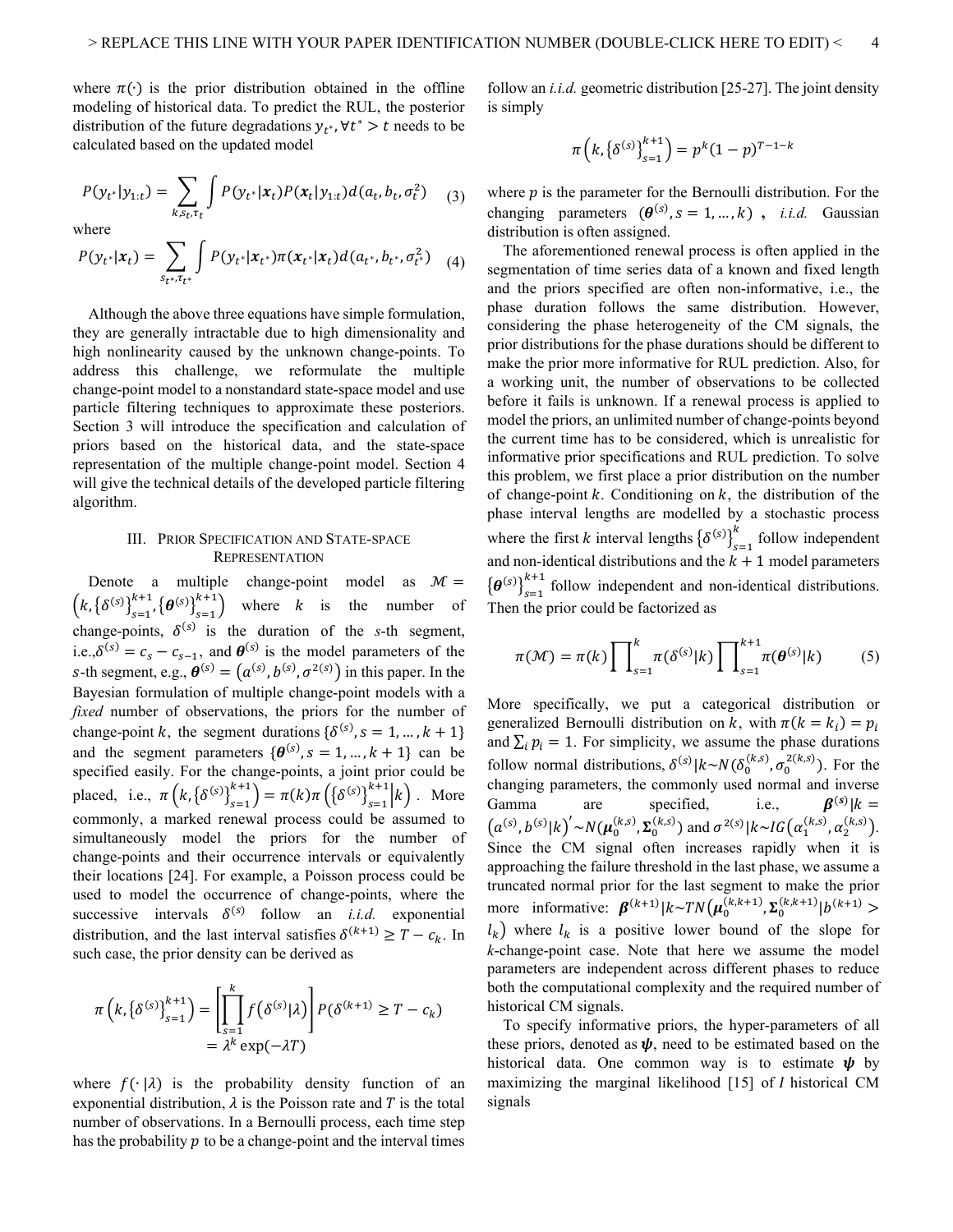$$
\widehat{\boldsymbol{\psi}} = \arg \max_{\boldsymbol{\psi}} \prod_{i=1}^{I} \int P(\boldsymbol{Y}_i | \mathcal{M}_i) \pi(\mathcal{M}_i | \boldsymbol{\psi}) d\mathcal{M}_i
$$

Unfortunately, the marginal likelihood is very complex and not tractable. An alternative approach is a two-stage process where the model parameters  $\widehat{\mathcal{M}}_i$  of each unit *i* are first obtained through the maximum likelihood estimates (MLE) and then the hyper-parameters are estimated through the MLE by treating these estimated models  $\{\widehat{\mathcal{M}}_i, i = 1, ..., I\}$  as observations. In our case, however, MLE cannot be directly applied to each CM signal since increasing  $k$  will also increase the fitting accuracy, and thus result in over-fitting. To address this issue, we propose to use Bayesian information criterion (BIC) [\[28\]](#page-15-25) for model selection and parameter estimation of each CM signal

$$
\widehat{\mathcal{M}} = \arg\min_{\mathcal{M}} (-2l(\mathcal{M}|\mathbf{Y}) + n\log T) \tag{6}
$$

where  $n = 4k + 3$  is the number of model parameters to estimate,  $l(\mathcal{M}|\mathbf{Y})$  is the log-likelihood given as

$$
l(\mathcal{M}|\mathbf{Y}) = \sum_{s=1}^{k+1} \left[ -\frac{1}{2} \delta^{(s)} \log(2\pi \sigma^{2(s)}) -\frac{\left\| y_{c_{s-1}+1:c_s}^T - X_{c_{s-1}+1:c_s} \beta^{(s)} \right\|^2}{2\sigma^{2(s)}} \right]
$$
(7)

where

$$
\boldsymbol{X}_{c_{s-1}+1:c_s} = \begin{bmatrix} 1 & 1 & \cdots & 1 \\ \tau_{c-1}+1 & \tau_{c-1}+2 & \cdots & c_s \end{bmatrix}^T \tag{8}
$$

Given the number of change-points and their locations  $\{k, c_1, ..., c_k\}$ , the parameters  $\{\boldsymbol{\beta}^{(s)}, \sigma^{2(s)}, s = 1, ..., k + 1\}$  that minimize the BIC are just the MLE of the Gaussian linear models of each phase

$$
\widehat{\boldsymbol{\beta}}^{(s)} = \left(\boldsymbol{X}_{c_{s-1}+1:c_{s}}^{T} \boldsymbol{X}_{c_{s-1}+1:c_{s}}\right)^{-1} \boldsymbol{X}_{c_{s-1}+1:c_{s}}^{T} \boldsymbol{y}_{c_{s-1}+1:c_{s}}^{T},
$$
\n
$$
\widehat{\sigma}^{2(s)} = \left\|\boldsymbol{y}_{c_{s-1}+1:c_{s}}^{T} - \boldsymbol{X}_{c_{s-1}+1:c_{s}} \widehat{\boldsymbol{\beta}}^{(s)}\right\|^{2} / \delta^{(s)} \tag{9}
$$

If  $k$  and  $T$  are small, it is possible to try all combinations  $\{k, c_1, ..., c_k\}$  to determine the optimal model. However, this method is not realistic for large  $k$  and  $T$  due to the exponentially increased computational cost. Instead we could use the PELT method [\[29\]](#page-15-26), which is computationally efficient with a computational cost that is linear with  $T$ .

Based on the above prior specification, the multiple change-point model could be formulated to a non-standard state-space model with state vector  $x_t = (\theta^{(s_t)}, \tau_t, s_t, k)$  and prior state transition process

$$
\mathbf{x}_{t+1} = \begin{cases} \n\mathbf{x}_t, & p = 1 - p_{t+1}(\mathbf{x}_t) \text{ if } s_t < k+1 \\
\mathbf{x}_t, & p = 1 \text{ if } s_t = k+1 \\
(\boldsymbol{\theta}^{(s_t+1)}, t, s_t + 1, k) & p = p_{t+1}(\mathbf{x}_t) \text{ if } s_t < k+1\n\end{cases} (10)
$$

Here  $p_{t+1}(x_t)$  is the transition probability of the stochastic process expressed by

$$
p_{t+1}(x_t) = p(\delta^{(s_t)} \le L + 1 | \delta^{(s_t)} \ge L)
$$
  
= 
$$
\frac{\Phi\left(L + 1 | \delta_0^{(k, s_t)}, \sigma_0^{2(k, s_t)}\right) - \Phi\left(L | \delta_0^{(k, s_t)}, \sigma_0^{2(k, s_t)}\right)}{1 - \Phi(L | \delta_0^{(k, s_t)}, \sigma_0^{2(k, s_t)})}
$$
(11)

where  $L = t - \tau_t$  and  $\Phi(\cdot)$  is the Gaussian cumulative distribution function. Note that when a hidden state is continuous-valued, the term *state-space model* is often used instead of *hidden Markov model*. Here we refer to our model as a *non-standard state-space model* in that its state vector contains both discrete and continuous-valued components, and the state  $x_{t+1}$  is not linearly correlated with  $x_t$ , which is different from standard state-space model.



Figure 2. Illustration of the formulated state-space model.

<span id="page-6-0"></span>The formulated state-space model is illustrated in [Figure 2,](#page-6-0) where the transition probability from  $x_t$  to  $x_{t+1}$  can be expressed as

<span id="page-6-1"></span>
$$
p_{t+1|t} = [1 - p_{t+1}(x_t)]^{1(s_t < k+1)}
$$
(12)

<span id="page-6-2"></span>If there are no change-points, the formulated state-space model is a special linear state-space model with a constant state, which can be easily inferred using Kalman filters. However, due to the existence of unknown change-points, the formulated state-space is highly nonlinear, which makes the inference very challenging. The particle filtering techniques are particularly effective for nonlinear state-space models and have been widely applied in the prognosis area. Generally, the applications in the prognosis area can be classified into three categories based on the underlying state-space model: (1) nonlinear state transition model, linear observation model [\[30\]](#page-15-27); (2) linear state transition model, nonlinear observation model [\[31,](#page-15-28) [32\]](#page-15-29) and (3) nonlinear state transition model and nonlinear observation model [\[33,](#page-15-30) [34\]](#page-15-31). The formulated state-space model in this paper falls into the third category. However, it is fundamentally different from the existing ones due to its special characteristics, i.e., high dimensionality, containing both discrete and continuous states, some states being constant (linear transition) across all life cycle while some states being constant between two successive change-points but changing once a new change-point occurs (nonlinear transition). To our best knowledge, none of the existing algorithms work well on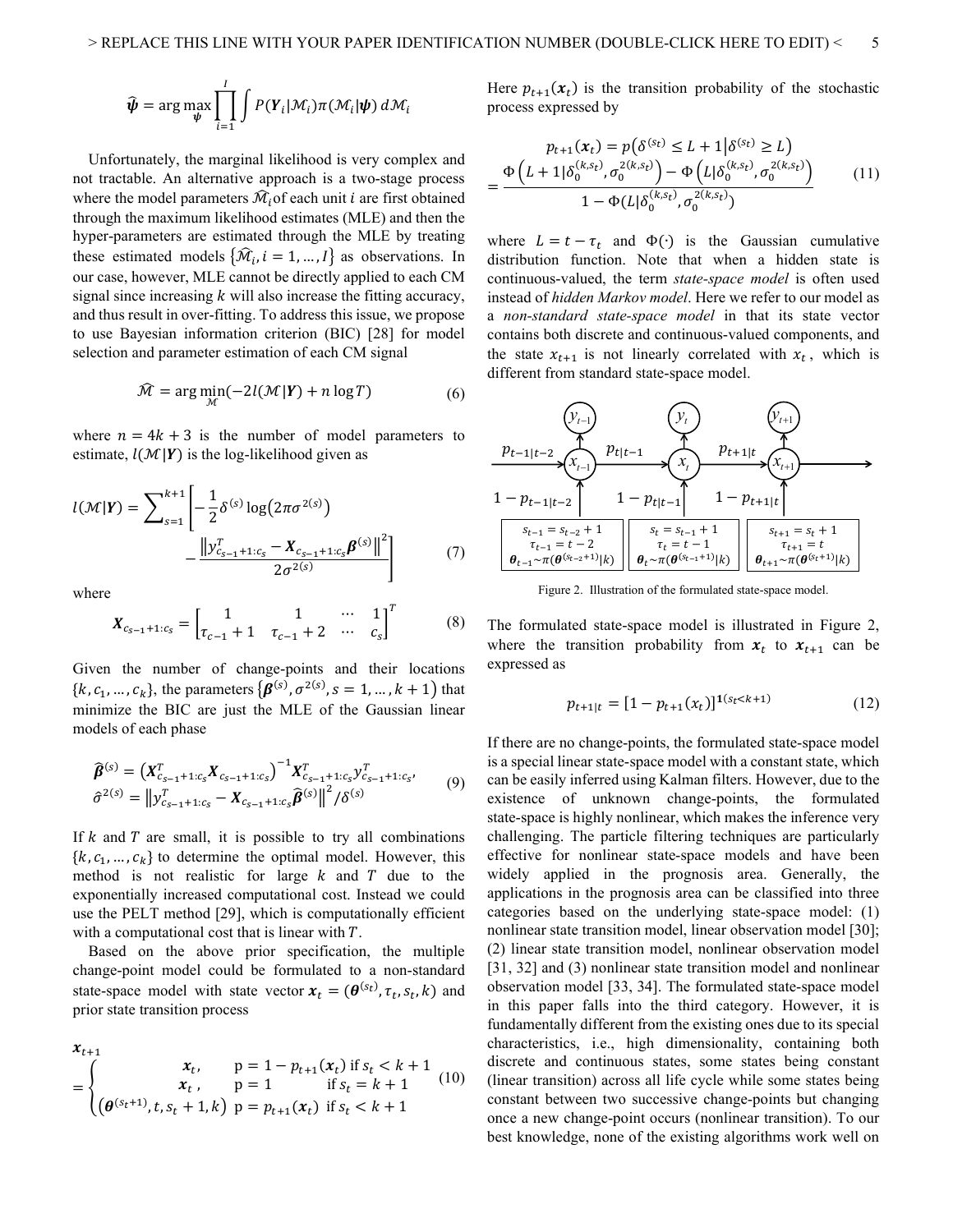our model. In the following section, a novel stratified particle filtering algorithm with partial Gibbs sampling strategy will be developed for sequential model updating and RUL prediction.

#### IV. PARTICLE FILTERING ALGORITHM FOR ONLINE MODEL UPDATING AND RUL PREDICTION

Particle filters (PF) are effective sequential Monte Carlo (SMC) methods to solve the filtering problems. It is particularly useful for sequential Bayesian inference of linear/nonlinear Gaussian/non-Gaussian state-space models [\[35\]](#page-15-32). In this section, a customized particle filtering algorithm is developed for sequential model estimation and RUL prediction of a working unit. For the sake of completeness, the basic theory of PF algorithm is first presented.

#### *A. Review of Particle Filtering Algorithm*

The basic idea of the PF technique is the sequential importance sampling (SIS). Consider a state-space model described as

$$
x_1 \sim f(x), x_t | x_{t-1} \sim f(x_t | x_{t-1}), y_t | x_t \sim g(y_t | x_t)
$$
 (13)

where  $f(\cdot)$  is the prior for the first state and  $f(\cdot | \cdot)$  is the prior state transition probability density associated with state changing from  $x_{t-1}$  to  $x_t$ , and  $g(\cdot | \cdot)$  is the density function of  $y_t$  conditioning on  $x_t$ . The observations  $y_{1:T}$  are assumed to be conditionally independent given  $x_{1:T}$ . According to Bayes' theorem, the posterior density satisfies the following recursion

$$
p(\mathbf{x}_{1:t} | y_{1:t}) = p(\mathbf{x}_{1:t-1} | y_{1:t-1}) \frac{f(\mathbf{x}_t | \mathbf{x}_{t-1}) g(y_t | \mathbf{x}_t)}{p(y_t | y_{1:t-1})}
$$
(14)

where

$$
p(y_t|y_{1:t-1})
$$
  
=  $\int p(x_{t-1}|y_{1:t-1}) f(x_t|x_{t-1}) g(y_t|x_t) dx_{t-1:t}$  (15)

In the filtering problem,  $p(x_t|y_{1:t})$  is of interest and can be obtained by integrating out  $x_{1:t-1}$  or directly based on Bayes' theorem

$$
p(\mathbf{x}_t | y_{1:t}) = \frac{p(\mathbf{x}_t | y_{1:t-1}) g(y_t | \mathbf{x}_t)}{p(y_t | y_{1:t-1})}
$$
(16)

where

$$
p(x_t|y_{1:t-1}) = \int p(x_{t-1}|y_{1:t-1}) f(x_t|x_{t-1}) dx_{t-1} \qquad (17)
$$

Equation [\(17\)](#page-7-0) is known as the prediction step and [\(16\)](#page-7-1) is called as the updating step. However, Equatio[n \(15\)](#page-7-2) and [\(17\)](#page-7-0) are often intractable analytically, and SIS is often used for posterior approximation. If we select an important distribution that can be sequentially sampled with the following structure

$$
q_t(\mathbf{x}_{1:t}) = q_1(\mathbf{x}_1) \prod_{i=2}^t q_i(\mathbf{x}_i | \mathbf{x}_{1:i-1})
$$
 (18)

then the unnormalized weight function can be expressed by

$$
\omega_t(x_{1:t}) = \frac{p(x_{1:t}, y_{1:t})}{q_t(x_{1:t})}
$$
  
= 
$$
\frac{f(x_1) \prod_{i=2}^t f(x_i | x_{i-1}) \prod_{i=1}^t g(y_i | x_i)}{q_1(x_1) \prod_{i=2}^t q_i(x_i | x_{1:i-1})}
$$
  
= 
$$
\omega_1(x_1) \prod_{i=2}^t w_i
$$

where

<span id="page-7-4"></span><span id="page-7-3"></span>
$$
\omega_1(\mathbf{x}_1) = f(\mathbf{x}_1)g(\mathbf{y}_1|\mathbf{x}_1)/q_1(\mathbf{x}_1) \n w_i = g(\mathbf{y}_i|\mathbf{x}_i)f(\mathbf{x}_i|\mathbf{x}_{i-1})/q_i(\mathbf{x}_i|\mathbf{x}_{1:i-1})
$$
\n(20)

Equation [\(19\)](#page-7-3) shows that the weight function can be calculated recursively, so that the posterior could be sequentially updated once a new observation is measured. The expectation of any function  $\varphi(x_{1:t})$  with respect to the posterior  $p(x_{1:t}|y_{1:t})$  can be estimated by

$$
E(\varphi(\pmb{x}_{1:t})|\mathbf{y}_{1:t}) \approx \sum_{i=1}^{N} W_t^{(i)} \varphi(\pmb{x}_{1:t}^{(i)})
$$
 (21)

where  $W_t^{(i)}$  is the normalized weight. In the PF algorithm, a resampling step based their updated weights is often added to obtain equally weighted particles which are approximately distributed as  $p(x_{1:t}|y_{1:t})$ . It is a "Darwinian" procedure that can remove particles with low weights and carry on particles with high weights. The generic particle filtering algorithm with a resampling step is given in Algorithm 1 as follows.

*Algorithm 1. Generic Particle Filtering Algorithm* 

<span id="page-7-2"></span>At time  $t = 1$ ,

- 1. Sample  $x_1^{(1)} \sim q_1(x_1)$  for  $i = 1, ..., N$
- 2. Compute weights  $\omega_1(x_1^{(l)})$  and normalized weights  $W_1^{(i)} = \omega_1(x_1^{(i)}) / \sum_{i=1}^N \omega_1(x_1^{(i)}).$
- 3. Resample  $\{W_1^{(i)}, x_1^{(i)}\}$  according to their weights to obtain *N* equally weighted particles  $\{\frac{1}{N}, \overline{x}_1^{(i)}\}$  and set  $\left\{W_1^{(i)}, X_1^{(i)}\right\} \leftarrow \left\{\frac{1}{N}, \overline{X}_1^{(i)}\right\}.$

<span id="page-7-1"></span>At time  $t \geq 2$ :

- 1. Sample  $x_t^{(i)} \sim q_t(x_t | x_{1:t-1}^{(i)})$ , set  $x_{1:t}^{(i)} \leftarrow (x_{1:t-1}^{(i)}, x_t^{(i)})$ for  $i = 1, ..., N$
- <span id="page-7-0"></span>2. Compute  $w_t(x_{1:t}^{(i)})$  and normalized weights  $W_t^{(i)}$
- 3. Resample  $\{W_t^{(1)}, \mathbf{x}_{1:t}^{(i)}\}$  to obtain N equally weighted particles  $\{\frac{1}{N}, \overline{x}_{1:t}^{(i)}\}$  and set  $\left\{W_t^{(i)}, x_{1:t}^{(i)}\right\} \leftarrow \left\{\frac{1}{N}, \overline{x}_{1:t}^{(i)}\right\}$

#### *B. Stratified Particle Filtering Algorithm for Model Updating*

In the development of PF algorithm, the importance function needs to be specified. The optimal importance function should be the one that minimizes the variances of the importance weight of sampled particles [\[35\]](#page-15-32). It can reduce the particle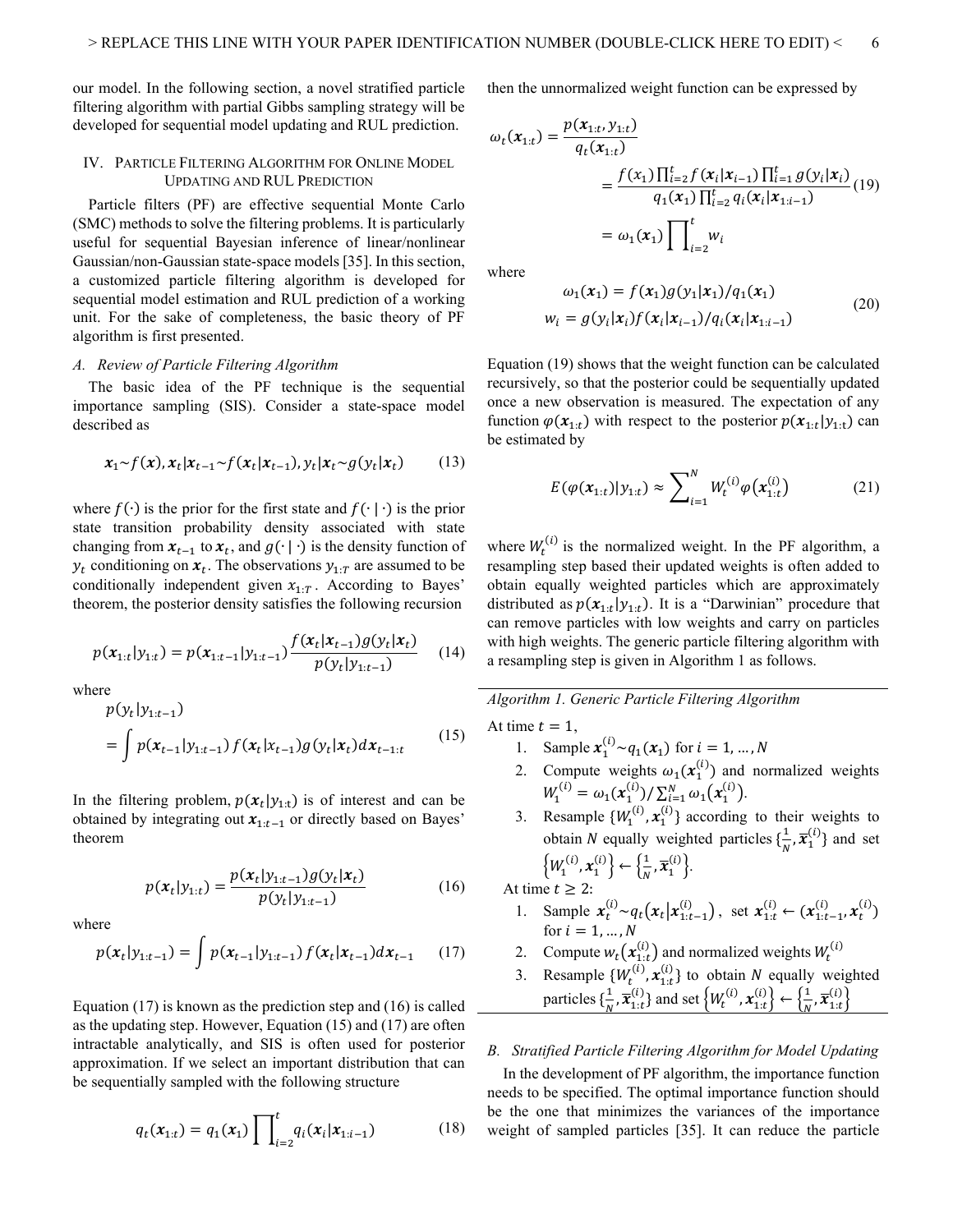degeneracy issue, i.e., the weights concentrate on only a few particles and most particles have negligible weights. However, the optimal importance function is often not obtainable in practice. Instead, we propose to use the prior transition density as the importance density function

$$
q_t(\mathbf{x}_t|\mathbf{x}_{1:t-1}) = f(\mathbf{x}_t|\mathbf{x}_{t-1})
$$
\n(22)

Selecting the prior transition density is the most common and convenient way in practical applications. According to Equation [\(20\),](#page-7-4) with the resampling step implemented, the weight is simply

$$
\omega_t(\mathbf{x}_{1:t}) = g(y_t|\mathbf{x}_t) \tag{23}
$$

at each step, which greatly simplifies the computation.

Another important issue commonly faced in PF techniques is the particle impoverishment problem [\[25\]](#page-15-24), where the number of unique particles or unique components of particles becomes less and less along iterations due to the resampling step. In our state-space model, each line segment between successive change-points is a special linear state-space model with a constant state, which makes the particle impoverishment problem even worse. Besides, the dimension of the state vector is relatively high, which may require a significantly large number of particles to guarantee the approximation accuracy, and thus result in high computational cost. However, for online model updating and RUL prediction, a low computational cost is often critically important. In this paper, we propose a Gibbs resample-move step to address both these issues. The resample-move strategy was first proposed by Gilks [\[36\]](#page-15-33), where a "move" step is added after the resampling step to generate new particles through MCMC kernels with the posterior distribution as the invariant distributions. It can not only diversify the particles to reduce the particle impoverishment issue, but can also generate more particles with significant weights, thus reducing the particle degeneracy issue and reducing the required number of particles. In our algorithm, we propose a one-step partial Gibbs sampler to "move" the three continuous components  $(\beta_t, \sigma_t^2)$  through their conditional posterior distributions. The conditional posterior distributions are obtained based Lemma 1 as follows (the proof is included in the Appendix).

**Lemma 1.** Suppose  $\beta^{(s)}|k = (a^{(s)}, b^{(s)}|k)' \sim N(\mu_0^{(k,s)}, \Sigma_0^{(k,s)})$ for  $s = 1, ..., k$ ,  $\beta^{(k+1)} | k \sim TN\left(\mu_0^{(k,k+1)}, \Sigma_0^{(k,k+1)} | b^{(k+1)} > l_k\right)$ and  $\sigma^{2(s)}|k \sim IG(\alpha_1^{(k,s)}, \alpha_2^{(k,s)})$  for  $s = 1, ..., k + 1$ , then  $(\beta_t | y_{1:t}, \sigma_t^2, \tau_t, s_t = s, k)$ ~  $(k,s)$ ,  $\Sigma_t$  $(k,s)$ ), if  $s \leq k$ (24)

$$
\begin{cases}\nN(\boldsymbol{\mu}_t^{(k,s)}, \boldsymbol{\Sigma}_t^{(k,s)}), & \text{if } s \le k \\
TN(\boldsymbol{\mu}_t^{(k,k+1)}, \boldsymbol{\Sigma}_t^{(k,k+1)} | b_t^{(k+1)} > l_k), & \text{if } s = k+1\n\end{cases} (24)
$$

$$
(\sigma_t^2 | y_{1:t}, \beta_t, \tau_t, s_t = s, k) \sim
$$
  

$$
IG\left(\alpha_1^{(k,s)} + \frac{t - \tau_t}{2}, \alpha_2^{(k,s)} + \frac{\left\|y_{\tau_t+1:t}^T - X_{\tau_t+1:t}\beta_t\right\|^2}{2}\right)
$$
 (25)

where

<span id="page-8-3"></span>
$$
\mu_t^{(k,s)} = \left[ \frac{X_{\tau_t+1:t}^T X_{\tau_t+1:t}}{\sigma_t^2} + \Sigma_0^{-1(k,s)} \right]^{-1} \left[ \frac{X_{\tau_t+1:t}^T y_{\tau_t+1:t}^T}{\sigma_t^2} + \Sigma_0^{-1(k,s)} \mu_0^{(k,s)} \right], s = 1, ..., k+1
$$
\n(26)

<span id="page-8-0"></span>and

$$
\Sigma_t^{(k,s)} = \left[\frac{X_{\tau_t+1:t}^T X_{\tau_t+1:t}}{\sigma_t^2} + \Sigma_0^{-1(k,s)}\right]^{-1}, s = 1, ..., k+1 \quad (27)
$$

The Gibbs "move" step could effectively diversify particles and generate more particles with significant weights. However, the introduction could result in extra computational cost as well as break the balance of the computational load at each time step. Based on Lemma 1, all the observations from the latest change-point to the current time are used for Gibbs move. It is intuitive that the longer the phase duration, the higher the computational cost the Gibbs move will take. To control the computational cost, we adopt the "partial move" strategy [\[37\]](#page-15-34), where randomly drawn particles among the resampled particles are moved until the sum of their durations  $t - \tau_t^{(t)}$  is larger than a controlling constant  $C$ .

Although the Gibbs move step has solved the particle impoverishment issue for the continuous components  $(\beta_t, \sigma_t^2)$ , it could not handle the same problem with the discrete component *k* of the state vector  $x_t = (\theta^{(s_t)}, \tau_t, s_t, k)$ . Indeed, the discrete component  $k$  of each particle is generated at the first time step and kept constant across all the following time steps. That means the impoverishment issue is much worse than the other components of the state vector. As we observed, after only several iterations, there may be only one unique  $k$  among all particles, which will in a totally failed PF algorithm. To solve this problem, we propose to use a stratified approach. Specifically, for each  $k_i$  or category *i* in the categorical distribution, the developed particle filtering algorithm with the same number of particles  $N$  is applied individually. In the posterior approximation, the extra group weight coefficient  $W_t^{(g)}$  is applied to each category g or all particles of each group. The group weight coefficient  $W_t^{(g)}$  can be calculated as

<span id="page-8-1"></span>
$$
W_t^{(g)} = \frac{\sum_{i=1}^{N} \omega_t \left( \mathbf{x}_{1:t}^{(g,i)} \right)}{\sum_{g=1}^{\dim(k)} \sum_{i=1}^{N} \omega_t \left( \mathbf{x}_{1:t}^{(g,i)} \right)}
$$
(28)

<span id="page-8-2"></span>This strategy can effectively avoid the disappearing of certain  $k$ in the resampling process. We call this approach the *stratified particle filtering (SPF)*.

In summary, the developed SPF algorithm for sequential model updating is given in Algorithm 2.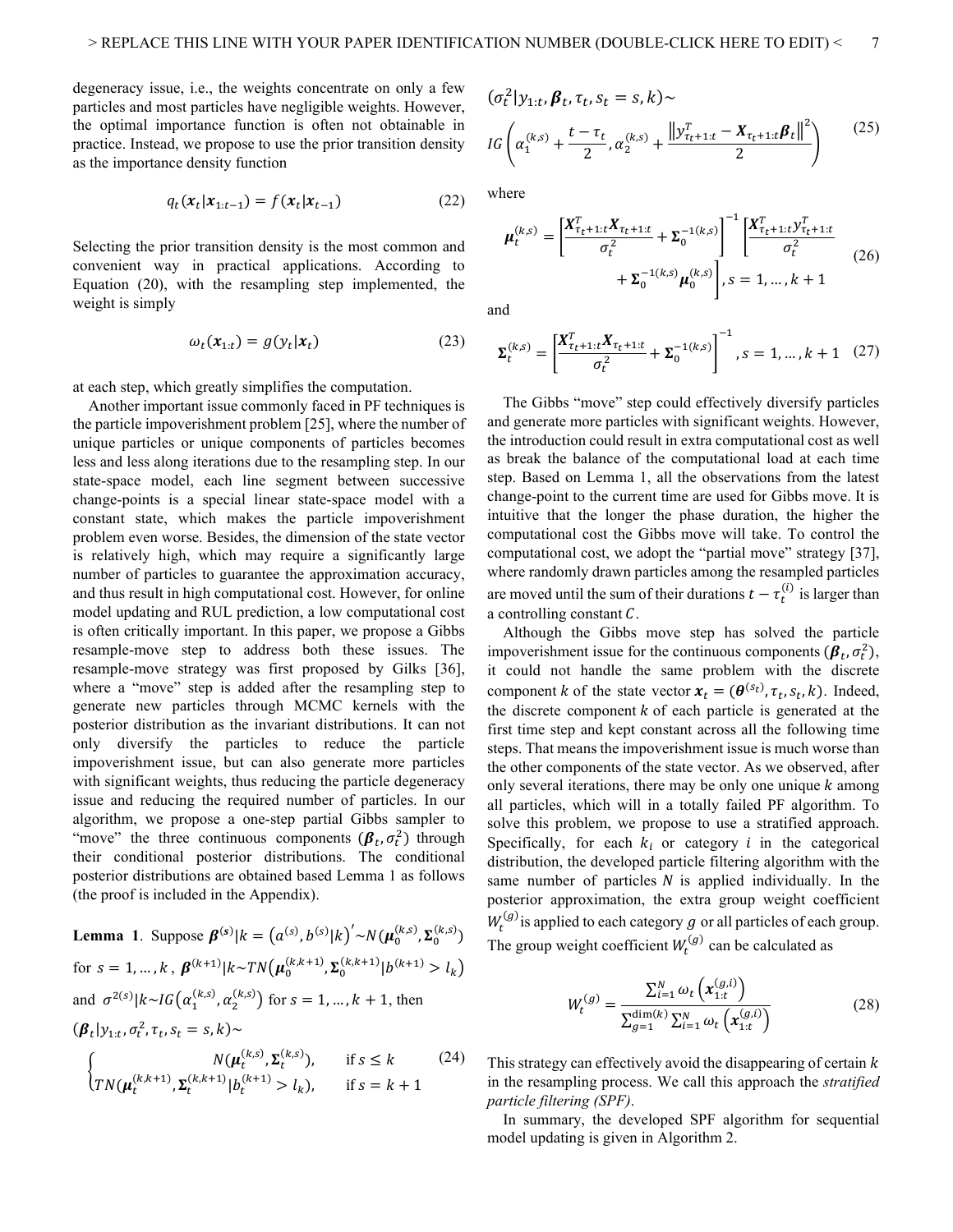*Algorithm 2. Stratified Particle Filtering Algorithm for Sequential Model Updating*

At time  $t = 1$ : For  $a = 1$ : dim{k}

1. Set 
$$
k^{(g,i)} = k_g
$$
, Sample  $\beta_1^{(g,i)} \sim N(\mu_0^{(k^{(g,i)},1)}, \Sigma_0^{(k^{(g,i)},1)}),$   
\n $\sigma_1^{2(g,i)} \sim IG(\alpha_1^{(k^{(g,i)},1)}, \alpha_2^{(k^{(g,i)},1)}).$  Set  $\tau_1^{(g,i)} = 0, s_1^{(g,i)} = 1,$   
\nand set  $\mathbf{x}_1^{(g,i)} = (\beta_1^{(g,i)}, \sigma_1^{2(g,i)}, \tau_1^{(g,i)}, s_1^{(g,i)}, k^{(g,i)})$  for  $i = 1:N$ 

- 2. Compute weights  $\omega_1(\mathbf{x}_1^{(g,\iota)})$  and normalized weights  $W_1^{(g,i)} = \omega_1(x_1^{(g,i)}) / \sum_{i=1}^{N} \omega_1(x_1^{(g,i)})$  based on Eq[. \(23\)](#page-8-0) for  $i = 1:N$
- 3. Resample  $\{W_1^{(g,i)}, x_1^{(g,i)} | i = 1, ..., N\}$  according to their weights  $W_1^{(g,i)}$  to obtain N equally weighted particles  $\left\{\frac{1}{N}, \overline{x}_1^{(g,i)}\right\}$  and set  $\left\{W_1^{(g,i)}, x_1^{(g,i)}\right\} \leftarrow \left\{\frac{1}{N}, \overline{x}_1^{(g,i)}\right\}$
- 4. Calculate the group weight  $W_1^{(g)}$  based on Eq[. \(28\)](#page-8-1)

5. Set 
$$
W_1^{(g,i)} = \frac{W_1^{(g)}}{N}
$$
 for  $g = 1$ : dim{k} and  $i = 1$ : N

At time  $t \geq 2$ :

End

- For  $g = 1$ : dim{ $k$ }
	- 1. Calculate the probability  $p_{t|t-1}^{(g,i)}$  based on Eq[. \(12\)](#page-6-1)
	- 2. Sample  $u^{(g,i)} \sim U(0,1)$

\n- \n
$$
\text{If } u(g,i) \leq p_{t|t-1}^{(g,i)},
$$
\n i. Set  $\tau_t^{(g,i)} = t - 1, s_t^{(g,i)} = s_{t-1}^{(g,i)} + 1,$ \n ii. Sample\n  $\beta_t^{(g,i)} \sim N\left(\mu_0^{\left(k_{g,i\right)}, s_t^{(g,i)}\right)}, \Sigma_0^{\left(k_{g,i\right)}, s_t^{(g,i)}\right)$ \n if\n  $s_t^{(g,i)} \leq k(g,i)$ , otherwise, sample\n  $\beta_t^{(g,i)} \sim TN\left(\mu_0^{\left(k_{g,i\right)}, s_t^{(g,i)}\right)}, \Sigma_0^{\left(k_{g,i\right)}, s_t^{(g,i)}\right) | b_t^{(g,i)} > l_g$ \n
\n- \n iii. Sample  $\sigma_t^{2(g,i)} \sim IG\left(\alpha_1^{\left(k_{g,i\right)}, s_t^{(g,i)}\right)}, \alpha_2^{\left(k_{g,i\right)}, s_t^{(g,i)}\right)$ \n
\n- \n iv. Set  $\mathbf{x}_t^{(g,i)} \leftarrow (\beta_t^{(g,i)}, \sigma_t^{2(g,i)}, \tau_t^{(g,i)}, s_t^{(g,i)}, k_{(g,i)})$ \n
\n- \n Otherwise, set  $\mathbf{x}_t^{(g,i)} \leftarrow \mathbf{x}_{t-1}^{(g,i)}$ \n
\n

- 3. Compute  $\omega_t\left(x_t^{(g,i)}\right)$  and normalized weights  $W_t^{(g,i)}$  based on Eq[. \(23\).](#page-8-0)
- 4. Resample  $\{W_t^{(g,i)}, \mathbf{x}_{1:t}^{(g,i)}\}$  to obtain N equally weighted particles  $\left\{\frac{1}{N}, \overline{x}_t^{(g,i)}\right\}$  and set  $\left\{W_t^{(g,i)}, x_t^{(g,i)}\right\} \leftarrow \left\{\frac{1}{N}, \overline{x}_t^{(g,i)}\right\}$
- 5. Gibbs move: select a subset S of  $\{x^{(g,i)} | i = 1:N\}$  such that  $\sum_{j\in S} (t-\tau^{(g,j)}) \leq C$ 
	- Sample  $\beta_t^{(g,j)}$  based on Eq[. \(24\)](#page-8-2)
	- Sample  $\sigma_t^{2(g,j)}$  based on Eq[. \(25\)](#page-8-3)

End

6. Calculate the group weight  $W_t^{(g)}$  based on Eq. (28) 7. Set  $W_t^{(g,i)} = \frac{W_t^{(g)}}{N}$  for  $g = 1$ : dim{k} and  $i = 1:N$ 

#### *C. RUL Prediction*

After the degradation model of the working unit is updated using the observations up to the current time, the next step is to predict the future degradation magnitude and RUL for preventive maintenance. Due to the multiple change-point that may occur in future, the exact Bayesian inference is intractable, even if the current model is known. However, through the PF algorithm, the RUL prediction is proven to be very convenient. Denote  $R_t$  as the RUL at the current time  $t$ . Then the

distribution of  $R_t$  can be expresses by

$$
P(R > L|y_{1:t}) = P(y_{t+1} < T, y_{t+2} < T, \cdots, y_{t+L} < T|y_{1:t})
$$
  
= 
$$
\int P(y_{t+1} < T, \cdots, y_{t+L} < T | x_{t+1:t+L}) f(x_{t:t+L} | y_{1:t}) dx_{t:t+L}
$$
  
= 
$$
\int \left[ \prod_{j=1}^{L} P(y_{t+j} < T | x_{t+j}) f(x_{t+j} | x_{t+j-1}) \right] f(x_t | y_{1:t}) dx_{t:t+L}
$$
 (29)

where  $\Gamma$  is the failure threshold. The above equation is not tractable analytically. However, we can conveniently generate samples from the distribution  $f(x_{t:t+L}|y_{1:t})$  based on the particles at the current time and the prior state transition process. Given the particles and their weights at the current time  $\{W_t^{(g,t)}, x_t^{(g,t)}, g = 1: \dim(k), t = 1:N\}$  which approximately follow  $f(x_t|y_{1:t})$ , the samples of the future states  $\{x_{t+1:t+L}^{(i)}, i = 1, ..., N\}$  can be generated through the prior state transition function  $f(x_{t+i}|x_{t+i-1})$  given in Equation [\(10\).](#page-6-2) Based on the generated samples, the RUL distribution can be approximated by

$$
P(R > L | y_{1:t}) = P(y_{t+1} < \Gamma, \cdots, y_{t+L} < \Gamma | y_{1:t})
$$
  
\n
$$
\approx \sum_{g=1}^{\dim(k)} \frac{W_t^{(g)}}{N} \sum_{i=1}^N \prod_{j=1}^L P(y_{t+j} < \Gamma | x_{t+j}^{(g,i)})
$$
(30)

Conditioning that there are  $k$  line segments or phases for a working unit, the failure will not occur before the  $k$ -th phase. Therefore, the probability  $P(y_{t+j} < \Gamma | x_{t+j}^{(g,i)})$  can be calculated by

$$
P(y_{t+j} < \Gamma | \mathbf{x}_{t+j}^{(g,i)})
$$
\n
$$
= \begin{cases} \Phi(\Gamma | a_{t+j}^{(g,i)} + b_{t+j}^{(g,i)}(t+j), \sigma_t^{2(g,i)}) & s_t^{(g,i)} = k^{(g,i)} + 1 \quad (31) \\ 1 & s_t^{(g,i)} \le k^{(g,i)} \end{cases}
$$

where  $\Phi(\cdot)$  is the CDF of Gaussian distribution.

#### V. CASE STUDIES

In this section, the proposed method is evaluated through numerical simulations and real vibration data of rotational bearings. For all of case studies, we choose 50%, 70% and 90% of actual failure time as our starting points of RUL prediction.

#### *A. Simulation Study*

In this subsection, we evaluate the performance of the proposed method through simulated piecewise linear signals. For simplicity we assume that there are only two categories of degradation signals: two-phase and three-phase cases. The categorical distribution is given by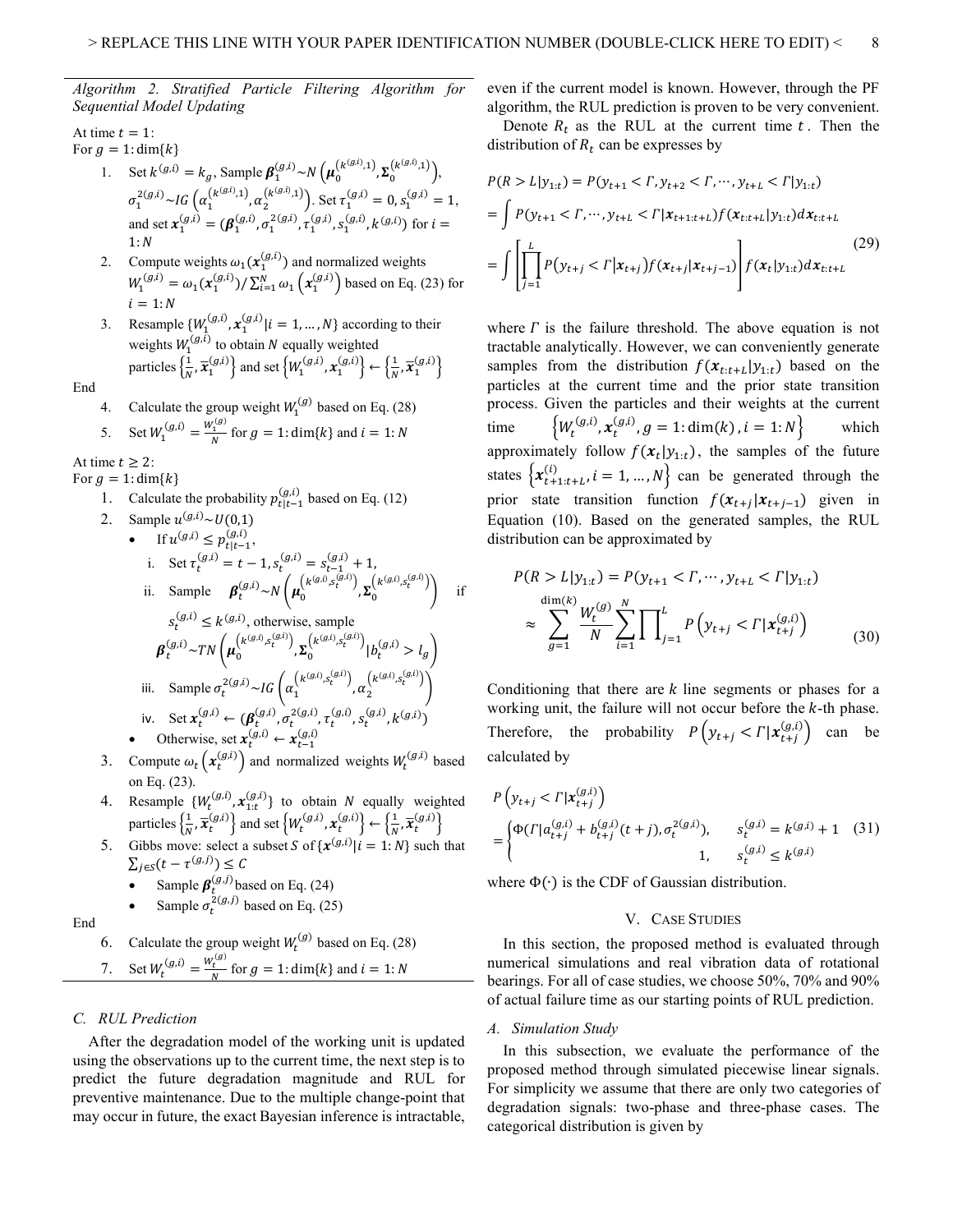<span id="page-10-0"></span>

| HYPER-PARAMETER SPECIFICATION FOR NUMERICAL SIMULATION                                                                                                                                       |                                                                                                                                                                                                                                                 |                                                                                                                                                                                                                                                                                                                                                                                                                                                                                                          |  |  |  |  |  |
|----------------------------------------------------------------------------------------------------------------------------------------------------------------------------------------------|-------------------------------------------------------------------------------------------------------------------------------------------------------------------------------------------------------------------------------------------------|----------------------------------------------------------------------------------------------------------------------------------------------------------------------------------------------------------------------------------------------------------------------------------------------------------------------------------------------------------------------------------------------------------------------------------------------------------------------------------------------------------|--|--|--|--|--|
| Variables                                                                                                                                                                                    | Two-phase Model                                                                                                                                                                                                                                 | Three-phase Model                                                                                                                                                                                                                                                                                                                                                                                                                                                                                        |  |  |  |  |  |
| $\delta^{(s)}$                                                                                                                                                                               | $\delta_0^{(1,1)} = 400, \sigma_0^{2(1,1)} = 225$<br>$\delta_0^{(1,2)} = 500, \sigma_0^{2(1,2)} = 100$                                                                                                                                          | $\delta_0^{(2,1)} = 200, \sigma_0^{2(2,1)} = 100$<br>$\delta_0^{(2,2)} = 400, \sigma_0^{2(2,2)} = 100$<br>$\delta_0^{(2,3)} = 500, \sigma_0^{2(2,3)} = 100$                                                                                                                                                                                                                                                                                                                                              |  |  |  |  |  |
| $\pmb{\beta}^{(s)}$                                                                                                                                                                          | $\boldsymbol{\mu}_0^{(1,1)} = [-15; 0.008] \\ \boldsymbol{\Sigma}_0^{(1,1)} = \begin{bmatrix} 0.015 & 0.0014 \\ 0.0014 & 0.00046 \end{bmatrix}$<br>$\mathbf{z}_{0}^{(1,2)} = \begin{bmatrix} 0.024 & -0.0007 \\ -0.0007 & 0.0057 \end{bmatrix}$ | $\label{eq:mu0} \begin{array}{c} \pmb{\mu}^{(2,1)}_0 = [-10;0.0005] \\ \pmb{\Sigma}^{(2,1)}_0 = \begin{bmatrix} 0.15 & 0.00014 \\ 0.00014 & 0.0009 \end{bmatrix} \end{array}$<br>$\mathbf{z}_{0}^{(2,2)} = \begin{bmatrix} 0.00014 & 0.0007 \\ -0.024 & -0.0007 \\ 0.0007 & 0.000048 \end{bmatrix}$<br>$\mathbf{z}_{0}^{(2,3)} = \begin{bmatrix} 0.024 & -0.0007 \\ -0.0007 & 0.000048 \end{bmatrix}$<br>$\mathbf{z}_{0}^{(2,3)} = \begin{bmatrix} 0.075 & -0.00008 \\ -0.00008 & 0.00025 \end{bmatrix}$ |  |  |  |  |  |
| $\sigma^{2(s)}$                                                                                                                                                                              | $\alpha_1^{(1,1)} = 1.4, \alpha_2^{(1,1)} = 2.5$<br>$\alpha_1^{(1,2)} = 2, \alpha_2^{(1,2)} = 4$                                                                                                                                                | $\begin{array}{l} \alpha_1^{(2,1)}=3.64, \alpha_2^{(2,1)}=2\\ \alpha_1^{(2,2)}=0.6, \, \alpha_2^{(2,2)}=0.5\\ \alpha_1^{(2,3)}=3.6, \alpha_2^{(2,3)}=5 \end{array}$                                                                                                                                                                                                                                                                                                                                      |  |  |  |  |  |
| 20<br>$\mathbf 0$<br>$-20$<br>0<br>400<br>200<br>$\mathbb O$<br>0<br>$\overline{2}$<br>$\overline{1}$<br>$\mathbf 0$<br>$\mathsf 0$<br>$\mathbf{z}$<br>$\overline{1}$<br>$\mathsf{O}\xspace$ | Signals<br>- Estimated<br>Wanpangantwahatv<br>100<br>200<br>300<br>i400<br>500<br>600<br>100<br>200<br>300<br>400<br>500<br>600<br>Phase 1<br>Phase 2<br>100<br>200<br>300<br>400<br>500<br>600<br>$-$ k=1                                      | 20<br>$\mathbb O$<br>$-20$<br>$\mathbf 0$<br>200<br>400<br>1000<br>600<br>800<br>1200<br>500<br>$\mathsf 0$<br>400<br>$\mathsf 0$<br>20 <sub>p</sub><br>600<br>800<br>1000<br>1200<br>$\boldsymbol{2}$<br>$\mathbf{1}$<br>$\bf 0$<br>$\mathbf 0$<br>200<br>400<br>600<br>1200<br>800<br>1000<br>$\sqrt{2}$<br>$\mathbf{1}$<br>$\mathsf{0}$                                                                                                                                                               |  |  |  |  |  |

TABLE I

<span id="page-10-1"></span>Figure 3. Illustration of the SPF based online monitoring of degradation signals with two phases (left panel) and three phases (right panel). (a) and (e): degradation signals and estimated signals; (b) and (f): the estimated duration of the current linear phase; (c) and (g): the probability mass function of the current phase; (d) and (h): the probability mass function of category. The vertical dashed lines are the true change-points.

0 100 200 300 400 500 600

$$
k = \begin{cases} 1, & \text{with probability } p = 0.3\\ 2, & \text{with probability } p = 0.7 \end{cases}
$$

We assume the unit will fail once the observation reaches the threshold  $\Gamma = 20$ . The slope lower bound of last phase is set to be  $l_1 = l_2 = 0.003$ , The hyper-parameters of  $\delta^{(k,s)}$ ,  $\beta^{(k,s)}$  and  $\sigma^{2(k,s)}$  are specified in [TABLE I.](#page-10-0)

In total 200 CM signals are simulated, among which 69 are two-phase signals and 131 are three-phase signals. The BIC based model selection method can accurately obtain the right number of change-points and their locations for each simulated signal. Due to page limitation, the estimated hyper-parameters are not listed here. In the stratified particle filtering algorithm,

the number of particles for each category is set to be  $N =$ 5000. [Figure 3](#page-10-1) shows the online monitoring of degradation signals with one and two change-points. From the top two panels we can see that the estimated signals (mean value) are very close to the true values. The second row of these panels shows the mean value of the current phase length. As we can see, the algorithm can rapidly detect the phase change. The bottom four panels show the probability mass function of the discrete components  $(s_t, k)$  of the state vector. As we can see, the algorithm can accurately detect the number of phases the degradation signal will have and the current phase the degradation signal is at.

0 200 400 600 800 1000 1200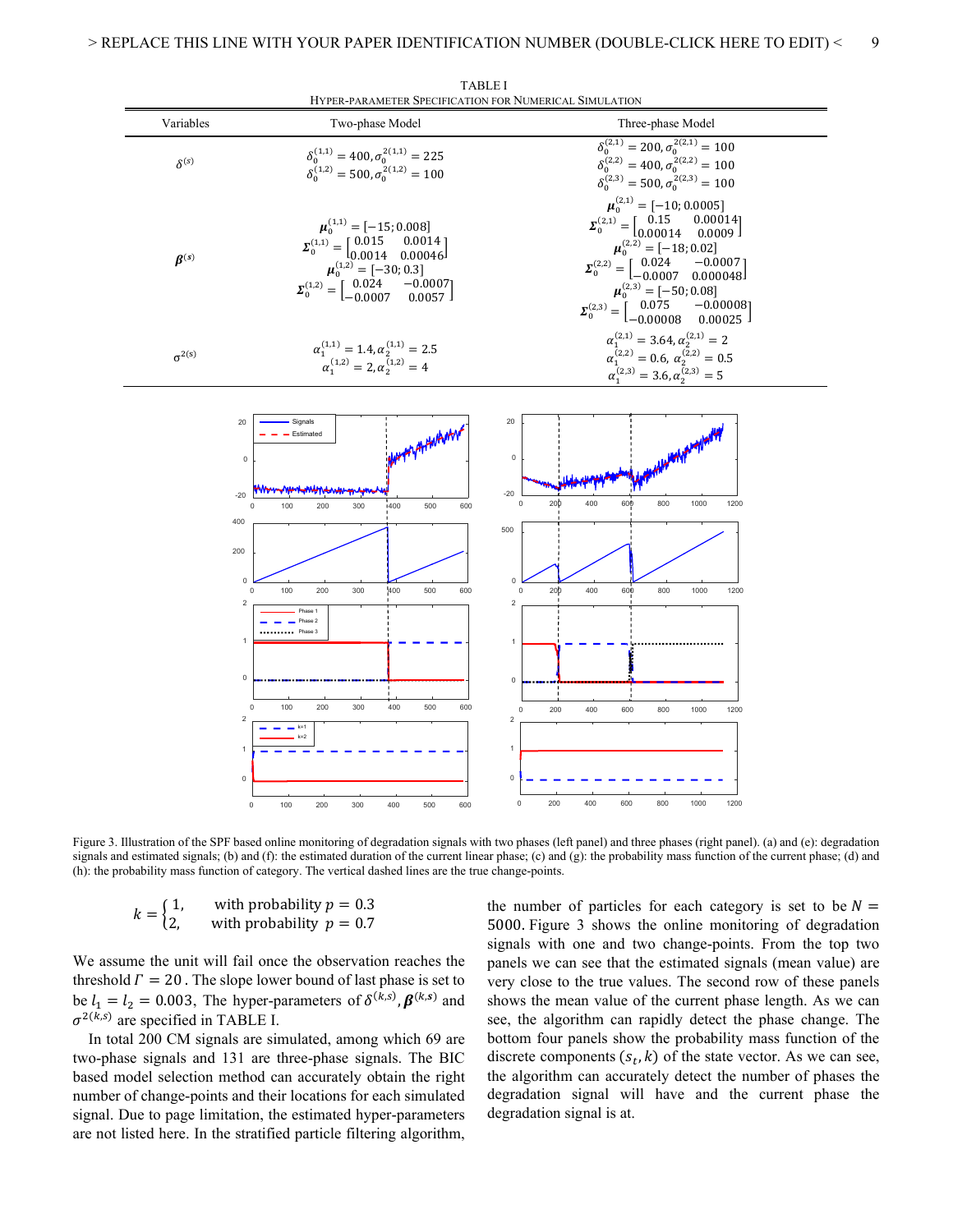

<span id="page-11-0"></span>Figure 4. Comparison of the proposed SPF algorithm to other PF algorithms without either partial Gibbs move or stratified strategy: (a) no stratification, Gibbs move; (b) stratification, no Gibbs move; (c) no stratification, no Gibbs move and (d) proposed SPF with both particle Gibbs move and stratified approach.



<span id="page-11-1"></span>Figure 5. Prediction intervals of 7 simulated CM signals. The ∘ represents the 5%,50%,95% quantitles of the RUL distributions, ∗ is the actual RUL.(a)-(c) Prediction intervals for two-phase signals; (d)-(f) Prediction intervals for three-phase signals.

[Figure 4](#page-11-0) shows the comparison of the SPF algorithm to three other PF algorithms without either partial Gibbs move or stratified strategy. The number of particles here is set to be 500. Clearly, without the stratified strategy (a and c), all the particles with discrete component  $k = 2$  gradually diminish along iterations, which results in an inaccurate model with only two phases  $(k = 1)$ . Without the partial Gibbs move (b and c), the degeneracy of the continuous components occurs, which significantly influence the model accuracy. The proposed SPF algorithm has effectively overcome the particle degeneracy and

impoverishment issues and works quite well with only 500 samples.

To evaluate the prediction performance, 200 new degradation signals are randomly generated as a testing dataset using the specified priors. We compare the SPF algorithm with Chen's two-phase model [\[15\]](#page-15-14), where only one change-point is considered. For Chen's method, all the 200 training dataset with both two-phase and three-phase signals are used to estimate the priors of the two-phase model. [Figure 5](#page-11-1) shows the comparison of the prediction intervals of 7 simulated two-phase signals and 7 three-phase signals predicted at 50%,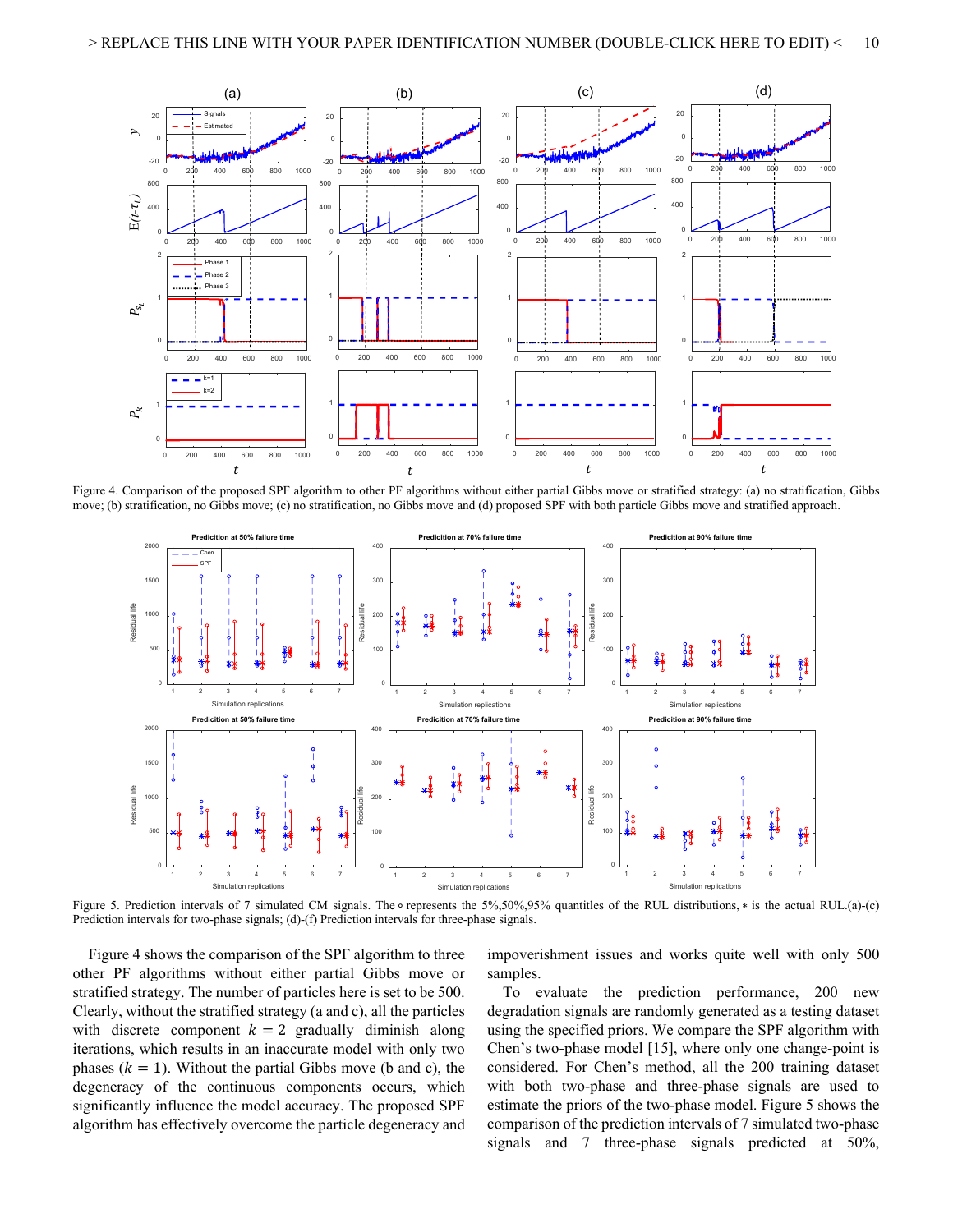

Figure 6. Comparison of the pdf of the RUL. (a)-(c) two-phase signal (d)-(f) three-phase signal.

<span id="page-12-0"></span>70% and 90% of actual failure time[. Figure 6](#page-12-0) shows the detailed RUL prediction of the  $5<sup>th</sup>$  and the  $2<sup>nd</sup>$  unit of the seven signals of each category in [Figure 5.](#page-11-1) From [Figure 5](#page-11-1) we can see that our prediction accuracy is much better than Chen's method in almost all the 14 cases. For two-phase signals, both methods work well. However, our method is slightly better at 70% and 90% of the failure time while much better at 50% of the failure time than Chen's method, which can also be seen fro[m Figure 6](#page-12-0) (a-c). The main reason is that in Chen's method, the priors are estimated using all two-phase and three-phase signals, which will result in less accurate priors. At the 50% failure time, the prediction accuracy is mainly determined by the prior knowledge, while at the 70% and 90% of the failure time, the observations dominate the posterior distributions. Therefore at the early stage, our method with more accurate priors is much better than Chen's method while at the late stage, the performances of both methods are comparable. For three-phase signals, our method is much better than Chen's method at all the three prediction times, as shown i[n Figure 5](#page-11-1) (d-f) an[d Figure](#page-12-0)  [6](#page-12-0) (d-f). It is expected since the two-phase model is inadequate to model signals with three phases.

To evaluate the overall performance, we use the root-mean-square-deviation (RMSD), which is defined as RMSD =  $\sqrt{E(R - R_{true})^2}$ , where R and  $R_{true}$  are the predicted and true RUL respectively. Since the proposed method is a Monte Carlo based method, there exists inevitable randomness (though very small). So for each signal the SPF algorithm is repeated 10 times. [TABLE II](#page-12-1) shows the RMSD of the proposed method and Chen's method using the 200 testing signals. As we can see, the proposed method is much more accurate than Chen's method, with the RMSD reduced by more than 70% at almost all six prediction times. As the prediction time approaches to the true failure time, the RMSD of the proposed method monotonically decreases. This is highly desirable since it becomes more and more important to get an accurate prediction when the RUL approaches zero. However, for Chen's method, RMSD first increases and then decreases. That means the prediction error at the second phase is even worse than making prediction at the first phase. The reason is that for three-phase signals, the second phase with a relative small degradation rate is detected as the final phase in Chen's method. The more observations in the second-phase, the flatter the final phase of the updated model and thus the worse the prediction.

<span id="page-12-1"></span>

| <b>TABLE II</b><br>COMPARISON OF THE RMSD AT SIX PREDICTION TIMES |       |       |       |       |       |      |
|-------------------------------------------------------------------|-------|-------|-------|-------|-------|------|
|                                                                   | RMSD  |       |       |       |       |      |
| Method                                                            | 40%   | 50%   | 60%   | 70%   | 80%   | 90%  |
| Chen                                                              | 593.4 | 649.4 | 696.7 | 548.7 | 188.6 | 58.6 |
| <b>SPF</b>                                                        | 222.1 | 194.6 | 133.8 | 74.4  | 23.4  | 21.9 |

The computational costs of the SPF and Chen's method using MATLAB running on an i7-6560U 2.21 GHz Intel processor are shown in [TABLE III.](#page-12-2) For the SPF method, the total number of particles is set 5000. In the model updating stage, we compare the computational costs of these two methods running 300 time steps. For the prediction stage, the costs of running different time steps are evaluated, since the cost of prediction in Chen's method nonlinearly increases with time steps. As we can see, the SPF method is much more expensive in the model updating stage than Chen's method. However, in the prediction stage, the cost of Chen's method exponentially increases with the time steps, due to the CDF computation of a multivariate *t* distribution with an increasing dimension. For the SPF method, the computational cost of the prediction linearly increases with the time steps. Note that the selection of 5000 particles is quite conservative. Fro[m Figure 4](#page-11-0) we can see that the model updating is quite accurate with only 500 particles.

<span id="page-12-2"></span>TABLE III COMPARISON OF THE COMPUTATIONAL COST (UNIT: SECONDS)

|            | Method Updating | Prediction |    |    |                         |     |
|------------|-----------------|------------|----|----|-------------------------|-----|
|            | 300             | 25         | 50 | 75 | 100                     | 125 |
| Chen       | 0.024           |            |    |    | 2.1 7.4 16.1 28.8 45.7  |     |
| <b>SPF</b> | 179.4           |            |    |    | 6.2 11.7 16.9 22.0 27.0 |     |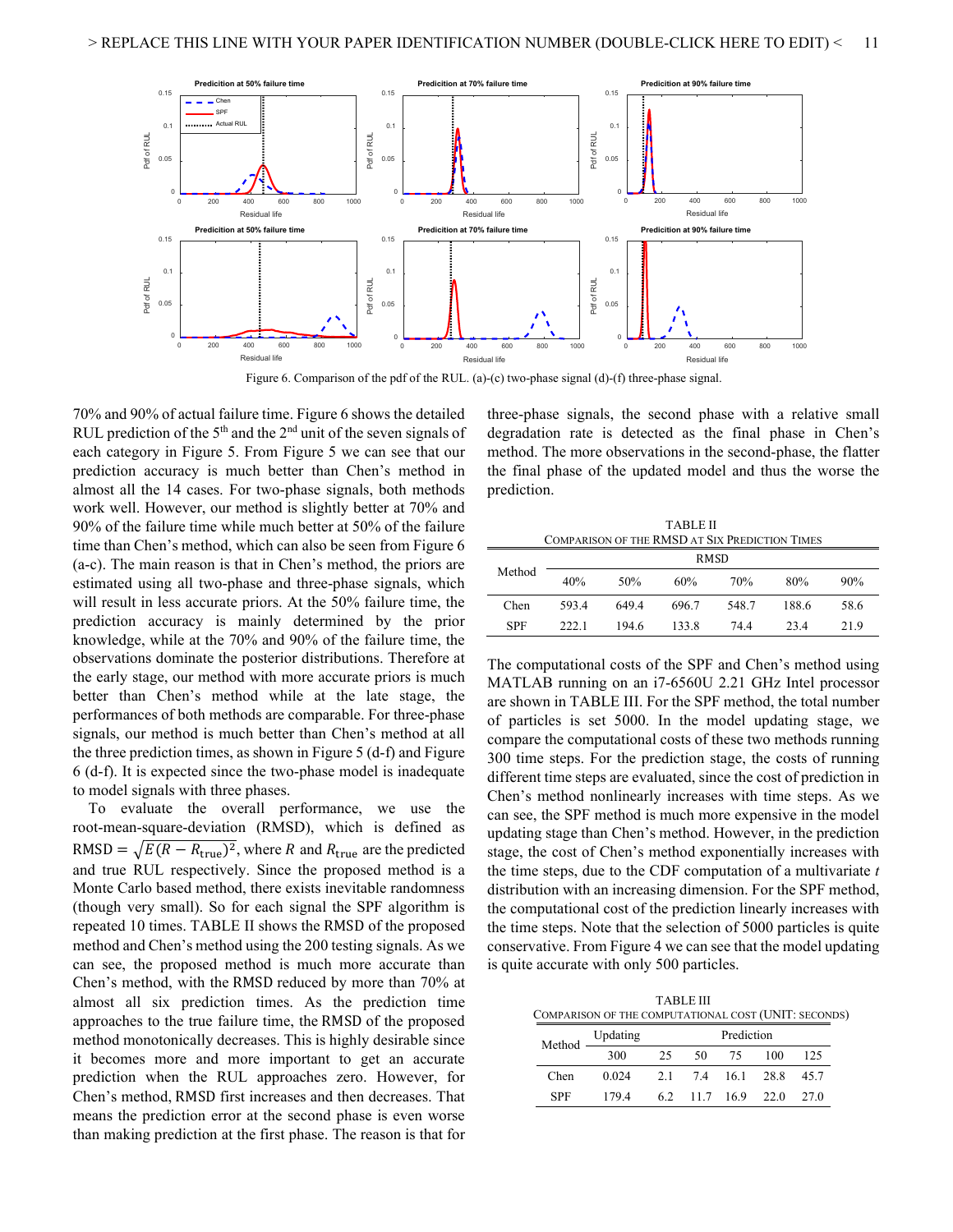

<span id="page-13-0"></span>

Figure 8. RMSD of the 25 bearing signals

#### <span id="page-13-1"></span>*B. Degradation Monitoring of the Rotational Bearings*

In this section, the proposed method is applied to the real degradation signals of rotational bearings [\[6,](#page-15-5) [10,](#page-15-9) [15\]](#page-15-14). They are vibrational signals (log-transformed) of a set of identical thrust ball bearings captured by an accelerometer in the accelerated aging testing. There are in total 25 complete bearing signals available. The data sampling interval is 2 minutes for each signal. When the vibration magnitude exceeds the threshold  $\Gamma = \log (0.03)$ , which was computed from published industrial standards, the bearing is considered failed [\[6\]](#page-15-5).

In the offline modeling and prior estimation process, we set the maximum number of phases for all 25 signals to be 3 to control the model complexity. It is found that all bearing signals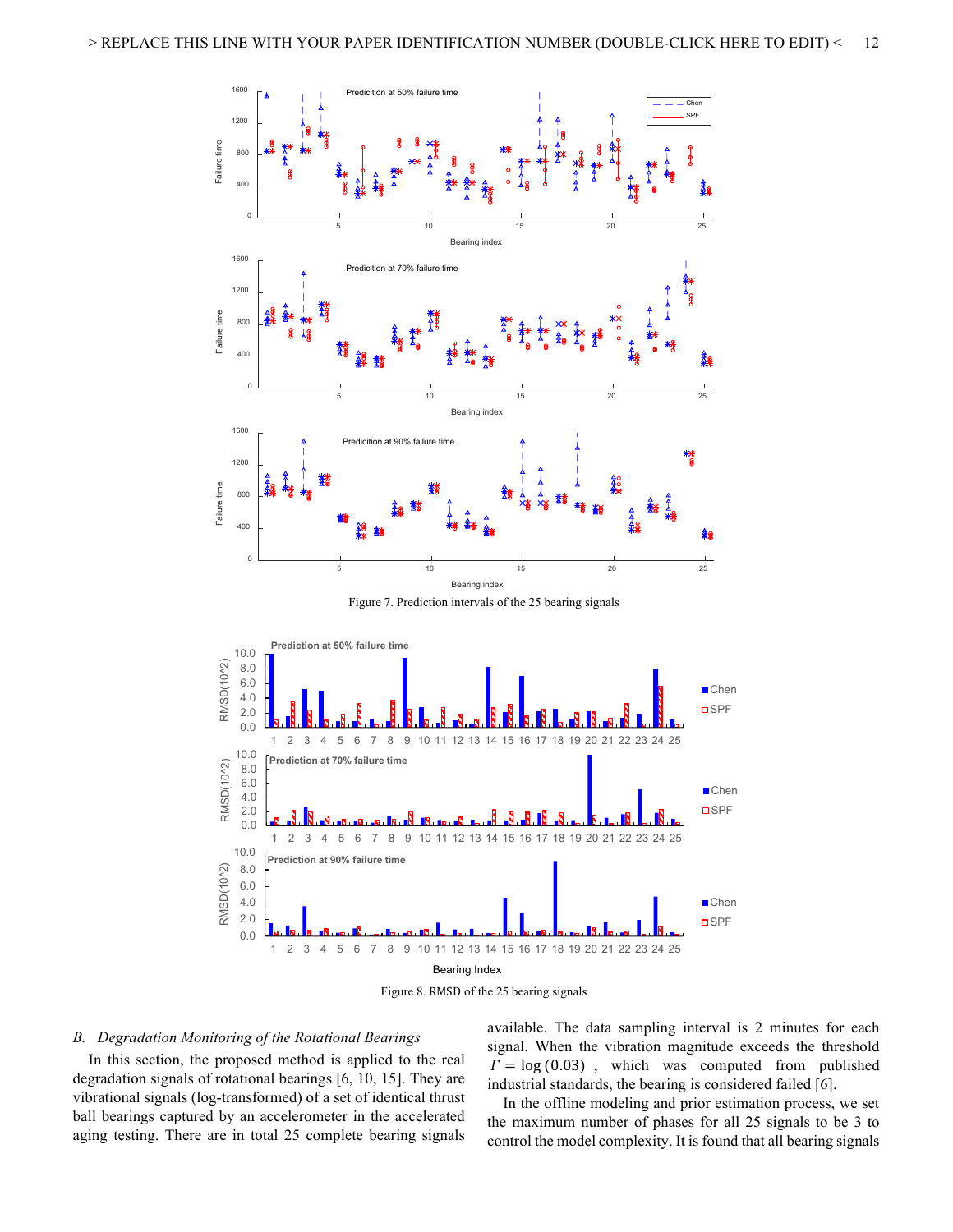<span id="page-14-0"></span>

|                | 17311111<br><b>ESTIMATED HYPER-PARAMETERS OF THE PRIOR DISTRIBUTIONS</b>                                                                                                                                                        |                                                                                                                                   |                                                                                                                                                |  |  |  |  |  |
|----------------|---------------------------------------------------------------------------------------------------------------------------------------------------------------------------------------------------------------------------------|-----------------------------------------------------------------------------------------------------------------------------------|------------------------------------------------------------------------------------------------------------------------------------------------|--|--|--|--|--|
|                | $s = 3$<br>$s=1$<br>$s = 2$                                                                                                                                                                                                     |                                                                                                                                   |                                                                                                                                                |  |  |  |  |  |
| $\delta^{(s)}$ | $\delta_0^{(1)} = 246$ , $\sigma_0^{2(1)} = 163^2$                                                                                                                                                                              | $\delta_0^{(2)} = 199$ , $\sigma_0^{2(2)} = 123^2$                                                                                | $\delta_0^{(3)} = 232, \sigma_0^{2(3)} = 123^2$                                                                                                |  |  |  |  |  |
|                | $\pmb{\beta}^{(s)} \quad \begin{array}{l} \pmb{\mu}^{(1)}_0 = \begin{bmatrix} -7.14, 0.00027 \end{bmatrix} \\ \pmb{\Sigma}^{(1)}_0 = \begin{bmatrix} 0.15 & -0.0003 \\ -0.0003 & 1.30 \times 10^{-5} \end{bmatrix} \end{array}$ | $\mu_0^{(2)} = [-6.42, 0.0028]$<br>$\Sigma_0^{(2)} = \begin{bmatrix} 2.05 & -0.009 \\ -0.009 & 7.36 \times 10^{-5} \end{bmatrix}$ | $\mu_0^{(3)} = [-6.8, 0.005]$<br>$\Sigma_0^{(3)} = \begin{bmatrix} 3.89 & -0.008 \\ -0.008 & 2.52 \times 10^{-5} \end{bmatrix}$<br>$l = 0.005$ |  |  |  |  |  |
|                | $\sigma^{2(s)}$ $\alpha_1^{(1)} = 2.65, \alpha_2^{(1)} = 0.01$                                                                                                                                                                  | $\alpha_1^{(2)} = 0.54, \alpha_2^{(2)} = 0.004$                                                                                   | $\alpha_1^{(3)} = 1.28, \alpha_2^{(3)} = 0.03$                                                                                                 |  |  |  |  |  |

TABLE IV

with three phases have the minimum BIC. The estimated hyper-parameters of the prior distributions are shown in [TABLE IV.](#page-14-0) It is observable that the slope is quite small at the first phase, indicating a stable operation process. The slopes of the following phases are larger than the former ones. It indicates that when a new change-point occurs, the degradation rate of bearings increases.

[Figure 7](#page-13-0) shows the prediction intervals at 50%, 70% and 90% of failure time against the actual failure time. We can see that the prediction intervals at 90% failure time are much narrower than that of 70% failure time and 50% failure time. As the prediction time is closer to actual failure time, the intervals become smaller. It is obvious that the more observed data, the more accurate the prediction. [Figure 8](#page-13-1) shows the RMSD of the 25 bearing signals. Compared with Chen's method, the predictive accuracy of the proposed method is significantly improved. [TABLE V](#page-14-1) shows the comparison of the SPF method with Chen's method and the GLLR method [\[6\]](#page-15-5) in terms of RMSD at the three time steps. In the GLLR method, the first phase with normal working condition is manually truncated first, and the remaining data are fitted using Bayesian simple linear regression. Clearly, our method outperforms these two methods at all three prediction times. The GLLR method has the largest prediction error on this dataset.

<span id="page-14-1"></span>TABLE V COMPARISON OF THE SPF METHOD WITH GLLR AND CHEN'S METHOD

| Method      |       | <b>RMSD</b> |       |
|-------------|-------|-------------|-------|
|             | 50%   | 70%         | 90%   |
| <b>GLLR</b> | 356.5 | 234.2       | 227.8 |
| Chen        | 318.4 | 156.9       | 169.4 |
| SPF         | 210.0 | 131.7       | 56.9  |

#### VI. CONCLUSION AND DISCUSSION

In this paper we propose a multiple-phase modeling of degradation signals for health condition monitoring and remaining useful life prediction. To integrate the historical data with in-situ observations of each new unit in the RUL prediction, the multiple change-point model is formulated under the Bayesian framework and a novel stochastic process is proposed as priors of the formulated model. To facilitate the online monitoring and RUL prediction, the multiple change-point model is first represented by a novel nonstandard state-space model and then a new particle filtering algorithm is developed for online model updating and RUL prediction. A stratified sampling approach and a partial Gibbs resample-move strategy are developed to overcome the particle impoverishment problem and reduce the computational burden. The advantages of the proposed method have been demonstrated through extensive numerical studies and real case studies.

Nevertheless, there still exist several open issues that need to be investigated. First, in the proposed method, all phases are assumed independent in the prior specification. However, in practice all phases are often connected and highly correlated. Incorporating the phase correlation may improve the prior informativeness and thus improve the prediction accuracy. Second, the computational cost of SPF algorithm may be higher than most of other existing methods, which may prohibit its applications where rapid prediction is required. These issues will be left to our future work.

#### APPENDIX

#### **Proof of Lemma 1**

For the sake of simplicity, we ignore all the superscripts  $(k \text{ and } k)$ ) in the proof.

(1) If 
$$
\beta_t \sim N(\mu_0, \Sigma_0)
$$
, then  
\n
$$
p(\beta_t | y_{1:t}, \sigma_t^2, \tau_t) \propto p(\beta_t) p(y_{\tau_t+1:t} | \tau_t, \sigma_t^2, \beta_t)
$$
\n
$$
\propto \exp \left[ -\frac{(\beta_t - \mu_0)^T \Sigma_0^{-1} (\beta_t - \mu_0)}{2} \right] \cdot \exp \left( -\frac{\left\| y_{\tau_t+1:t}^T - X_{\tau_t+1:t} \beta_t \right\|^2}{2\sigma_t^2} \right)
$$
\n
$$
\propto \exp \left\{ -\frac{1}{2} \left[ \beta_t^T \left( \frac{X_{\tau_t+1:t}^T X_{\tau_t+1:t}}{\sigma_t^2} + \Sigma_0^{-1} \right) \beta_t \right. \right.
$$
\n
$$
\propto \exp \left[ -\frac{1}{2} (\beta_t - \mu_t)^T \Sigma_t^{-1} (\beta_t - \mu_t) \right]
$$
\nwhere  
\n
$$
\mu_t = \left[ \frac{X_{\tau_t+1:t}^T X_{\tau_t+1:t}}{\sigma_t^2} + \Sigma_0^{-1} \right]^{-1} \left[ \frac{X_{\tau_t+1:t}^T Y_{\tau_t+1:t}}{\sigma_t^2} + \Sigma_0^{-1} \mu_0 \right]
$$

$$
\mu_t = \left[ \frac{X_{\tau_t+1:t} X_{\tau_t+1:t}}{\sigma_t^2} + \Sigma_0^{-1} \right] \left[ \frac{X_{\tau_t+1:t}^2 Y_{\tau_t+1:t}}{\sigma_t^2} + \Sigma_0^{-1} \mu_0 \right]
$$

$$
\Sigma_t = \left[ \frac{X_{\tau_t+1:t}^T X_{\tau_t+1:t}}{\sigma_t^2} + \Sigma_0^{-1} \right]^{-1}
$$

Therefore

$$
(\boldsymbol{\beta}_t | y_{1:t}, \sigma_t^2, \tau_t) \sim N(\boldsymbol{\mu}_t, \boldsymbol{\Sigma}_t)
$$

If 
$$
\beta_t \sim TN(\mu_0, \Sigma_0 | b_t > l)
$$
, then similarly,  
\n $p(\beta_t | y_{1:t}, \sigma_t^2, \tau_t) \propto p(\beta_t) p(y_{\tau_t+1:t} | \tau_t, \sigma_t^2, \beta_t)$   
\n $\propto \exp \left[-\frac{(\beta_t - \mu_0)^T \Sigma_0^{-1} (\beta_t - \mu_0)}{2}\right] \cdot I_{(l, +\infty)}(b_t)$   
\n $\cdot \exp \left(-\frac{\left\|y_{\tau_t+1:t}^T - X_{\tau_t+1:t} \beta_t\right\|^2}{2\sigma_t^2}\right)$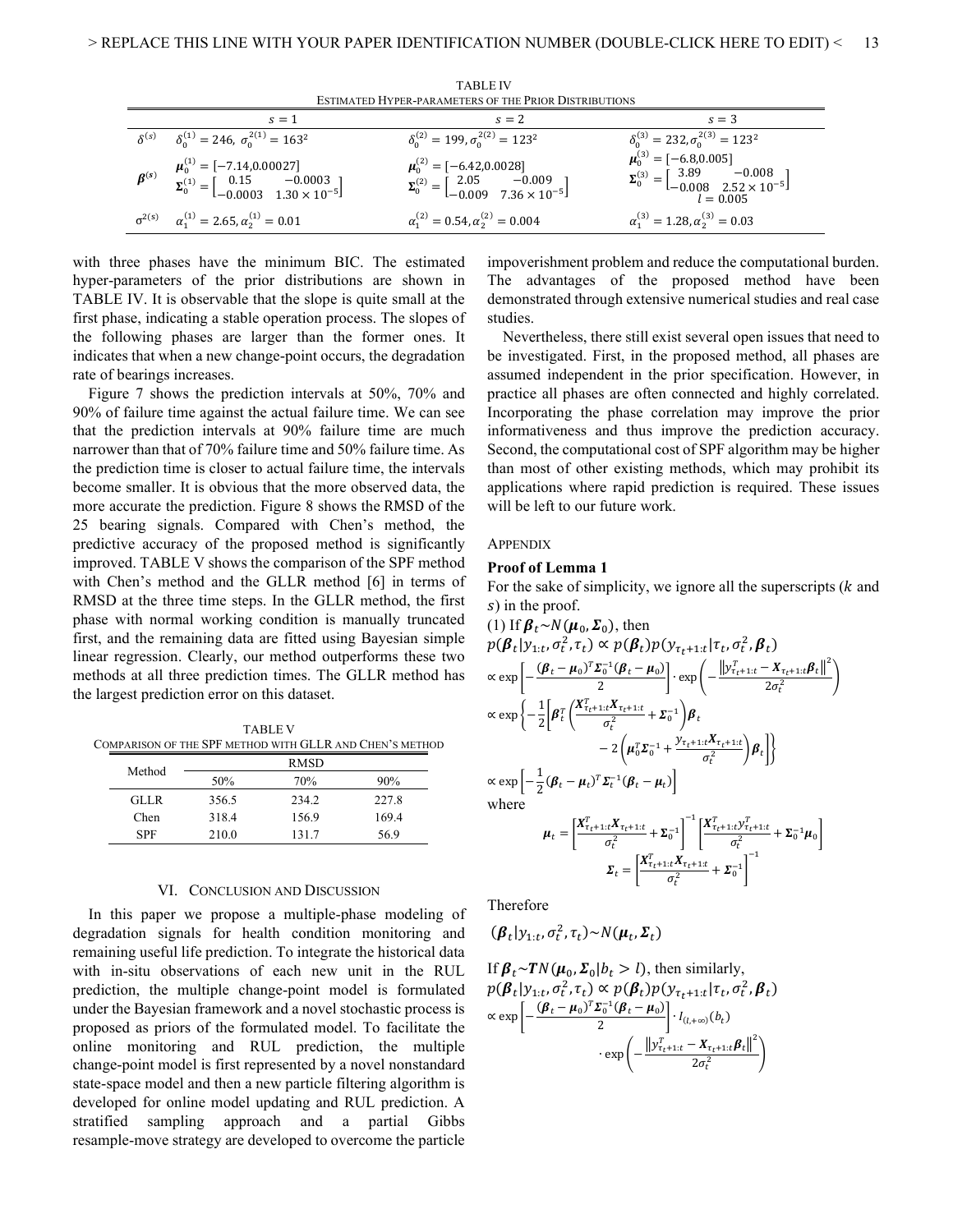$$
\propto \exp\left[-\frac{(\boldsymbol{\beta}_t - \boldsymbol{\mu}_0)^T \boldsymbol{\Sigma}_0^{-1} (\boldsymbol{\beta}_t - \boldsymbol{\mu}_0)}{2}\right] \cdot I_{(l, +\infty)}(b_t) \cdot \exp\left(-\frac{\left\|\boldsymbol{y}_{t_t+1:t}^T - \boldsymbol{X}_{t_t+1:t} \boldsymbol{\beta}_t\right\|^2}{2\sigma_t^2}\right)
$$

 $\propto \exp\left[-\frac{1}{2}(\boldsymbol{\beta}_t - \boldsymbol{\mu}_t)^T \boldsymbol{\Sigma}_t^{-1}(\boldsymbol{\beta}_t - \boldsymbol{\mu}_t)\right] \cdot I_{(l,+\infty)}(b_t)$ where  $I_{(l,+\infty)}(\cdot)$  is an indicator function, i.e.,  $I_{(l,+\infty)}(x) = 0$  if  $x \leq l$  and  $I_{(l,+\infty)}(x) = 1$  if  $x > l$ 

Therefore  $(\boldsymbol{\beta}_t | y_{1:t}, \sigma_t^2, \tau_t) \sim TN(\boldsymbol{\mu}_t, \boldsymbol{\Sigma}_t | b_t > l)$ 

$$
(2) p(\sigma_t^2 | \boldsymbol{\beta}_t, y_{1:t}, \tau_t) \propto p(\sigma_t^2) p(y_{\tau_t+1:t} | \boldsymbol{\beta}_t, \tau_t, \sigma_t^2)
$$
  
\n
$$
\propto (\sigma_t^2)^{-(\alpha_1+1)} \exp\left(-\frac{\alpha_2}{\sigma_t^2}\right) (\sigma_t^2)^{-\frac{t-\tau_t}{2}}
$$
  
\n
$$
\exp\left(-\frac{\left\|y_{\tau_t+1:t}^T - X_{\tau_t+1:t} \boldsymbol{\beta}_t\right\|^2}{2\sigma_t^2}\right)
$$
  
\n
$$
\propto (\sigma_t^2)^{-(\alpha_1+\frac{t-\tau_t}{2}-1)} \exp(-\frac{\alpha_2 + \left\|y_{\tau_t+1:t}^T - X_{\tau_t+1:t} \boldsymbol{\beta}_t\right\|^2/2}{\sigma_t^2})
$$

Therefore

$$
(\sigma_t^2 | \beta_t, y_{1:t}, \tau_t) \sim IG \left( \alpha_1 + \frac{t - \tau_t}{2}, \alpha_2 + \frac{\left\| y_{\tau_t+1:t}^T - X_{\tau_t+1:t} \beta_t \right\|^2}{2} \right)
$$

#### **REFERENCES**

- <span id="page-15-0"></span>[1] A. K. Jardine, D. Lin, and D. Banjevic, "A review on machinery diagnostics and prognostics implementing condition-based maintenance," Mechanical systems and signal processing, vol. 20, pp. 1483-1510, 2006.
- <span id="page-15-1"></span>[2] R. Kothamasu, S. H. Huang, and W. H. VerDuin, "System health monitoring and prognostics–a review of current paradigms and practices," in Handbook of Maintenance Management and Engineering, ed: Springer, 2009, pp. 337-362.
- <span id="page-15-2"></span>[3] A. H. Elwany and N. Z. Gebraeel, "Sensor-driven prognostic models for equipment replacement and spare parts inventory," IIE Transactions, vol. 40, pp. 629-639, 2008.
- <span id="page-15-3"></span>[4] M. Pecht and R. Jaai, "A prognostics and health management roadmap for information and electronics-rich systems," Microelectronics Reliability, vol. 50, pp. 317-323, 2010.
- <span id="page-15-4"></span>[5] C. Okoh, R. Roy, J. Mehnen, and L. Redding, "Overview of remaining useful life prediction techniques in through-life engineering services," Procedia CIRP, vol. 16, pp. 158-163, 2014.
- <span id="page-15-5"></span>[6] N. Z. Gebraeel, M. A. Lawley, R. Li, and J. K. Ryan, "Residual-life distributions from component degradation signals: A Bayesian approach," IIE Transactions, vol. 37, pp. 543-557, 2005.
- <span id="page-15-6"></span>[7] E. Zio and F. Di Maio, "A data-driven fuzzy approach for predicting the remaining useful life in dynamic failure scenarios of a nuclear system," Reliability Engineering & System Safety, vol. 95, pp. 49-57, 2010.
- <span id="page-15-7"></span>[8] O. E. Dragomir, R. GOURTVEAU, N. Zerhouni, and F. Dragomir, "Framework for a distributed and hybrid prognostic system," IFAC Proceedings Volumes, vol. 40, pp. 431-436, 2007.
- <span id="page-15-8"></span>X.-S. Si, W. Wang, C.-H. Hu, and D.-H. Zhou, "Remaining useful life estimation–A review on the statistical data driven approaches," European Journal of Operational Research, vol. 213, pp. 1-14, 2011.
- <span id="page-15-9"></span>[10] N. Gebraeel, "Sensory-updated residual life distributions for components with exponential degradation patterns," IEEE Transactions on Automation Science and Engineering, vol. 3, pp. 382-393, 2006.
- <span id="page-15-10"></span>[11] J. Son, Y. Zhang, C. Sankavaram, and S. Zhou, "RUL prediction for individual units based on condition monitoring signals with a change point," IEEE Transactions on Reliability, vol. 64, pp. 182-196, 2015.
- <span id="page-15-11"></span>[12] S. J. Bae and P. H. Kvam, "A nonlinear random-coefficients model for degradation testing," Technometrics, vol. 46, pp. 460-469, 2004.
- <span id="page-15-12"></span>[13] C. J. Lu and W. O. Meeker, "Using degradation measures to estimate a time-to-failure distribution," Technometrics, vol. 35, pp. 161-174, 1993.
- <span id="page-15-13"></span>[14] R. B. Chinnam, "On-line reliability estimation for individual components using statistical degradation signal models," Quality and Reliability Engineering International, vol. 18, pp. 53-73, 2002.
- <span id="page-15-14"></span>[15] N. Chen and K. L. Tsui, "Condition monitoring and remaining useful life prediction using degradation signals: Revisited," IIE Transactions, vol. 45, pp. 939-952, 2013.
- <span id="page-15-15"></span>[16] S.-T. Tseng, M. Hamada, and C.-H. Chiao, "Using degradation data to improve fluorescent lamp reliability," Journal of Quality Technology, vol. 27, pp. 363-369, 1995.
- <span id="page-15-16"></span>[17] C. Chiao and M. Hamada, "Using degradation data from an experiment to achieve robust reliability for light emitting diodes," Quality and Reliability Engineering International, vol. 12, pp. 89-94, 1996.
- <span id="page-15-17"></span>[18] S. J. Bae and P. H. Kvam, "A change-point analysis for modeling incomplete burn-in for light displays," IIE Transactions, vol. 38, pp. 489-498, 2006.
- <span id="page-15-18"></span>[19] Y. Li and P. Nilkitsaranont, "Gas turbine performance prognostic for condition-based maintenance," Applied energy, vol. 86, pp. 2152-2161, 2009.
- <span id="page-15-19"></span>[20] X.-S. Si, C.-H. Hu, X. Kong, and D.-H. Zhou, "A residual storage life prediction approach for systems with operation state switches," IEEE Transactions on Industrial Electronics, vol. 61, pp. 6304-6315, 2014.
- <span id="page-15-20"></span>[21] X.-S. Si, C.-H. Hu, Q. Zhang, and T. Li, "An Integrated Reliability Estimation Approach With Stochastic Filtering and Degradation Modeling for Phased-Mission Systems," IEEE transactions on cybernetics, vol. 47, pp. 67-80, 2017.
- <span id="page-15-21"></span>[22] Y. Wang, Y. Peng, Y. Zi, X. Jin, and K.-L. Tsui, "A Two-Stage Data-Driven-Based Prognostic Approach for Bearing Degradation Problem," IEEE Transactions on Industrial Informatics, vol. 12, pp. 924-932, 2016.
- <span id="page-15-22"></span>[23] R. J. Meinhold and N. D. Singpurwalla, "Understanding the Kalman filter," The American Statistician, vol. 37, pp. 123-127, 1983.
- <span id="page-15-23"></span>[24] A. Hannart and P. Naveau, "An improved Bayesian information criterion for multiple change-point models," Technometrics, vol. 54, pp. 256-268, 2012.
- <span id="page-15-24"></span>[25] J. Wu, Y. Chen, S. Zhou, and X. Li, "Online steady-state detection for process control using multiple change-point models and particle filters," IEEE Transactions on Automation Science and Engineering, vol. 13, pp. 688-700, 2016.
- [26] Y. Hou, J. Wu, and Y. Chen, "Online Steady State Detection Based on Rao‐Blackwellized Sequential Monte Carlo," Quality and Reliability Engineering International, 2016.
- [27] J. Wu, Y. Chen, and S. Zhou, "Online detection of steady-state operation using a multiple-change-point model and exact Bayesian inference," IIE Transactions, pp. 1-15, 2016.
- <span id="page-15-25"></span>[28] G. Schwarz, "Estimating the dimension of a model," The annals of statistics, vol. 6, pp. 461-464, 1978.
- <span id="page-15-26"></span>[29] R. Killick, P. Fearnhead, and I. Eckley, "Optimal detection of changepoints with a linear computational cost," Journal of the American Statistical Association, vol. 107, pp. 1590-1598, 2012.
- <span id="page-15-27"></span>[30] B. E. Olivares, M. A. C. Munoz, M. E. Orchard, and J. F. Silva, "Particle-filtering-based prognosis framework for energy storage devices with a statistical characterization of state-of-health regeneration phenomena," IEEE Transactions on Instrumentation and Measurement, vol. 62, pp. 364-376, 2013.
- <span id="page-15-28"></span>[31] E. Zio and G. Peloni, "Particle filtering prognostic estimation of the remaining useful life of nonlinear components," Reliability Engineering & System Safety, vol. 96, pp. 403-409, 2011.
- <span id="page-15-29"></span>[32] Q. Miao, L. Xie, H. Cui, W. Liang, and M. Pecht, "Remaining useful life prediction of lithium-ion battery with unscented particle filter technique," Microelectronics Reliability, vol. 53, pp. 805-810, 2013.
- <span id="page-15-30"></span>[33] N. Li, Y. Lei, J. Lin, and S. X. Ding, "An improved exponential model for predicting remaining useful life of rolling element bearings," IEEE Transactions on Industrial Electronics, vol. 62, pp. 7762-7773, 2015.
- <span id="page-15-31"></span>[34] Y. Hu, P. Baraldi, F. Di Maio, and E. Zio, "A particle filtering and kernel smoothing-based approach for new design component prognostics," Reliability Engineering & System Safety, vol. 134, pp. 19-31, 2015.
- <span id="page-15-32"></span>[35] A. Doucet, S. Godsill, and C. Andrieu, "On sequential Monte Carlo sampling methods for Bayesian filtering," Statistics and computing, vol. 10, pp. 197-208, 2000.
- <span id="page-15-33"></span>[36] W. R. Gilks and C. Berzuini, "Following a moving target—Monte Carlo inference for dynamic Bayesian models," Journal of the Royal Statistical Society: Series B (Statistical Methodology), vol. 63, pp. 127-146, 2001.
- <span id="page-15-34"></span>[37] N. Chopin, "Dynamic detection of change points in long time series," Annals of the Institute of Statistical Mathematics, vol. 59, pp. 349-366, 2007.